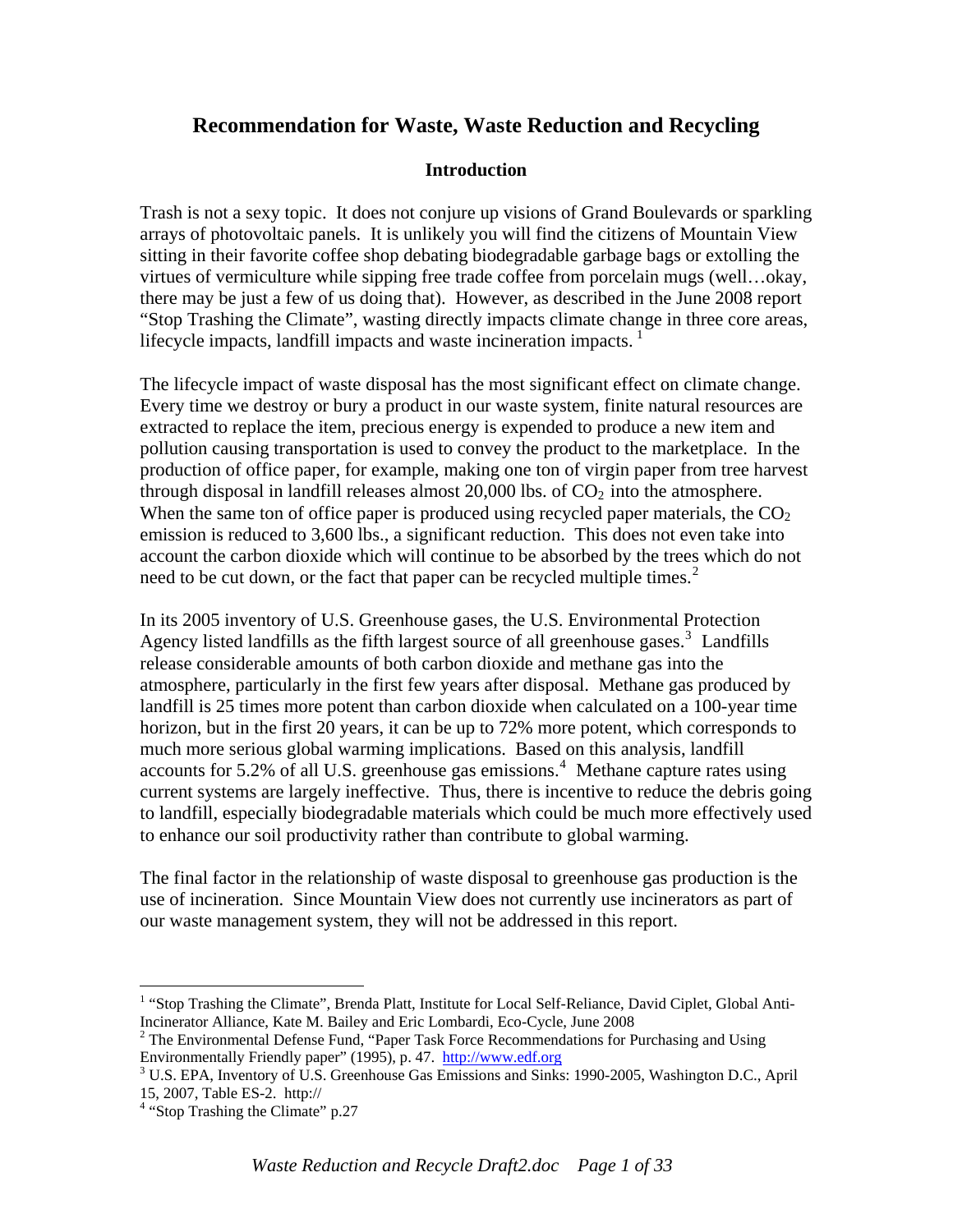What makes waste prevention, re-use, recycling and composting so attractive is that it is relatively low cost method to affect green house gas emissions achievable within a short amount of time. There are strategies which our local businesses, government, families, individuals, children, renters, and homeowners can employ today to set us on the path towards reducing waste and making an impact on climate change.

There is a plethora of pending actions regarding waste currently in the California legislator. Senate Bill 1625 would expand the current Bottle Bill, which now covers only beverage containers, to also include plastic food, cosmetic and cleaning product bottles. Assembly Bill 2058 will expand the current plastic bag recycling laws. Assembly Bill 2505 would help prevent human and environmental exposure to toxins as well as encourage the recycling of consumer packaging by phasing out the use of toxic, non-recyclable PVC plastic packaging.<sup>[5](#page-1-0)</sup> But there is much which can be done on the local level.

The following recommendations range from simple suggestions, such as providing alternatives to the use of single use shopping bags to broader programs such as the diversion of organic waste from landfill. We would like policies set by our city which encourage re-use and recycling rather than extraction of natural resources to make new products. We want to reach out to the diverse population of our communities; our young people, local businesses, and the multi-cultural residents to teach them why it is important to recycle, and make it easy for them to do so. We want people to think twice before they take that plastic bag or purchase the latest digital television. The overarching goal is to severely limit the amount of un-reclaimed waste generated by our community as a path towards the reduction of greenhouse gas emissions.

#### **Contributors**

Janis Zinn, Chair Bruce England Tracy Gibbons Jane Horton Beth Mezias David Oliver Esperanza Sanz-Escudero

 $\overline{a}$ 

<span id="page-1-0"></span><sup>&</sup>lt;sup>5</sup> Californians Against Waste, Sacramento CA, www.cawrecycles.org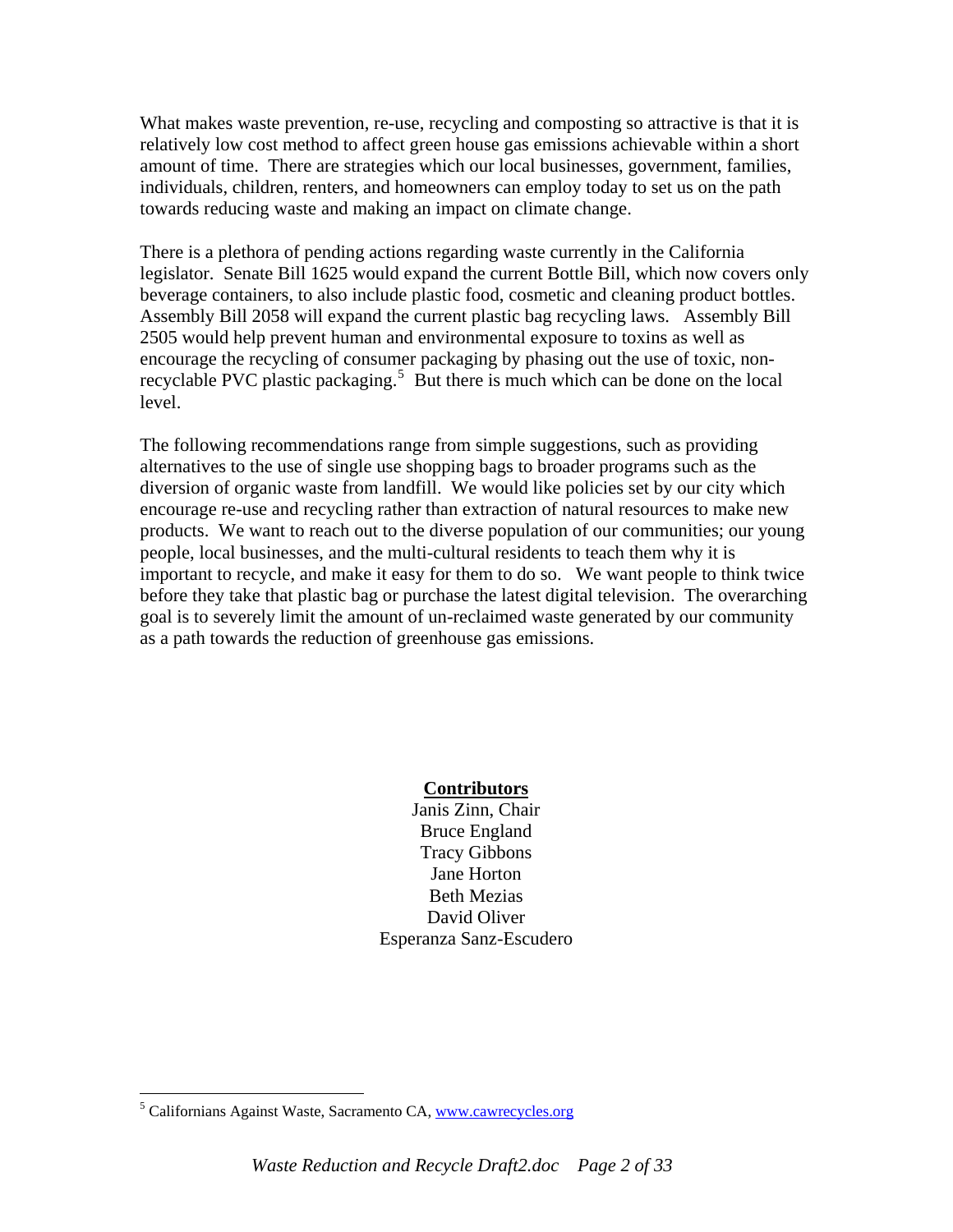## **Prioritized Summary of Recommendations**

- 1. Create a comprehensive Zero Waste Action Plan
- 2. Increase diversion from landfill by increasing utilization of the SMaRT Station
- 3. Divert organic waste from landfill by creating composting opportunities
- 4. Ban Polystyrene take-out food containers
- 5. Educate the public on recyclable material processing and eco-conscious purchasing practices
- 6. Discourage single use bags within the city
- 7. Recycling and Waste Management in Multi-Family Dwellings
- 8. Provide accessible recycle bins in public places and businesses
- 9. Partner with local school districts to create waste reduction and recycling programs in the schools, including a Zero Waste Lunch program
- 10. Develop resources to promote free-cycle and re-use networks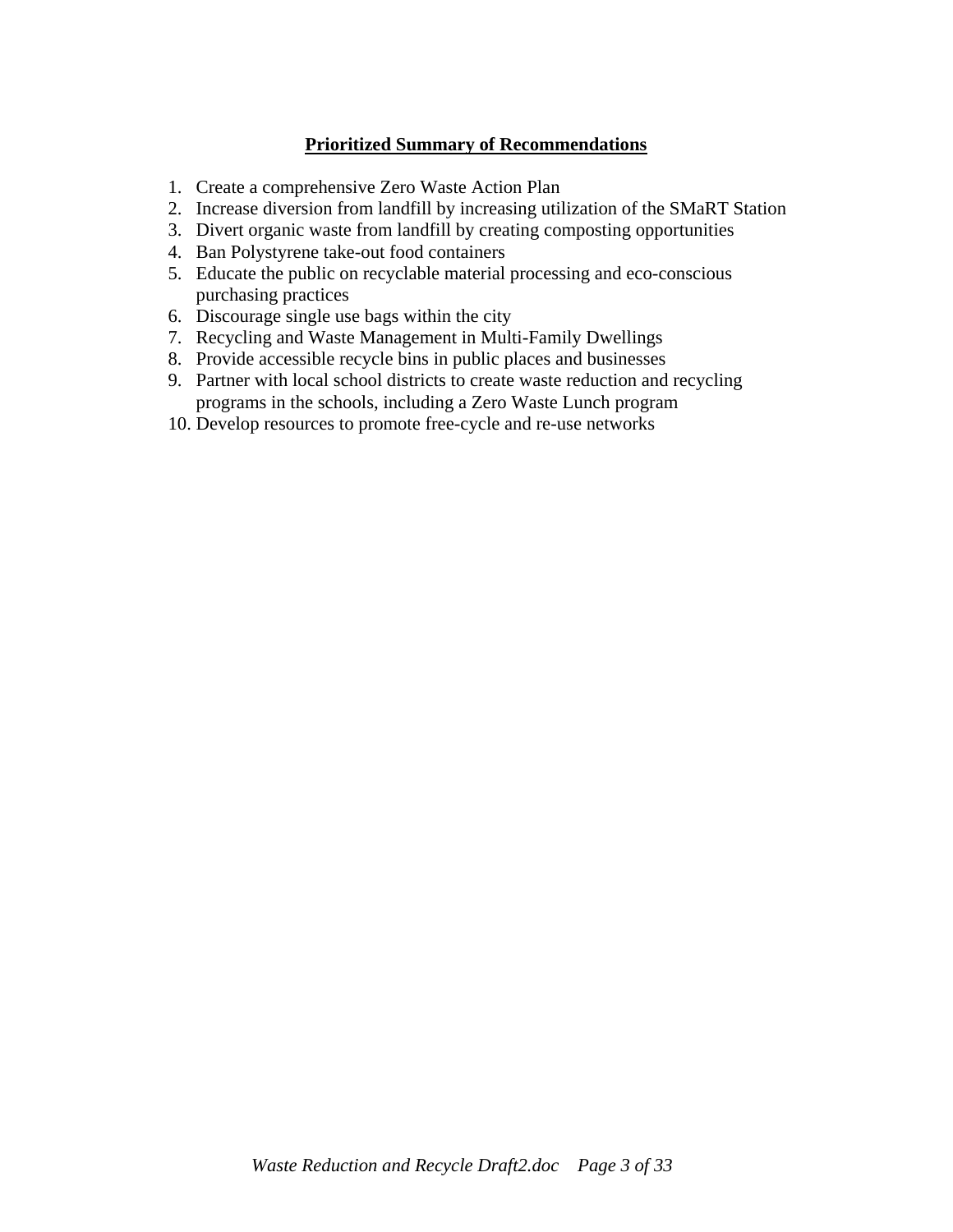#### **Recommendation #1**

#### **Title:** Create a comprehensive Zero Waste Action Plan

#### **Working Group:** Waste, Waste Reduction and Recycle

#### **Statement of Issue**

"A zero waste approach is one of the fastest, cheapest, and most effective strategies we can use to protect the climate and the environment<sup> $\frac{1}{100}$ </sup> Of all of the recommendations put forth by the Waste Reduction and Recycle working group this one is the most essential. The city must shift the way it deals with waste and develop strategies to drastically reduce the amount of debris currently going to landfill.

The goal of Zero Waste is to maximize recycling and re-use of products thereby avoiding wasting our natural resources in creating products which will end up in the waste stream. It encourages the design of products which have the potential to be repaired, reused or recycled. When materials can be re-used and recycled wisely it also eliminates the discharge of potentially hazardous substances to our land, air and water. A Zero Waste plan promotes the investment of public money for waste reduction and recycling programs, such as composting of organic discards, which in turn will avoid methane gas emissions created if these products were sent to landfill. The ultimate vision is to design "waste" out of the system, by more thoughtful product design and disposal.

#### **Recommendation**

 $\overline{a}$ 

Mountain View should hire a qualified consultant to develop a comprehensive long term Zero Waste Plan for the city. The plan will serve as a map for a methodology to incorporate zero waste policies into long range planning. Policies must include a budget for waste reduction programs, incentives to residents and businesses to judiciously use, reuse and re-cycle materials. This includes incentives for local businesses to produce less toxic, more durable, recyclable products. The plan should encompass a detailed waste characterization study and identify opportunities for areas of development and improvement to reach the diversion goal.

The goal of the Zero Waste plan should be a plan for phased reduction of waste going to landfill. The long term goal of the plan is to attain a minimum of 90% diversion rate by the year 2021. 2021 is the year in which the current contracts terminate for processing of recyclables and disposal of the residual waste. We recommend that a plan similar to the "City of Palo Alto Zero Waste Operational Plan of June 2007". Creation of the plan is a short term project. Implementation of the solution is on-going, effecting city operations, residents and businesses from the point of adoption into the foreseeable future.

<span id="page-3-0"></span><sup>&</sup>lt;sup>6</sup> Platt, Brenda, Ciplet, David, Bailey, Kate M., Lombardi, Eric, "Stop Trashing the Climate", Institute for Local Self-Reliance, June 2008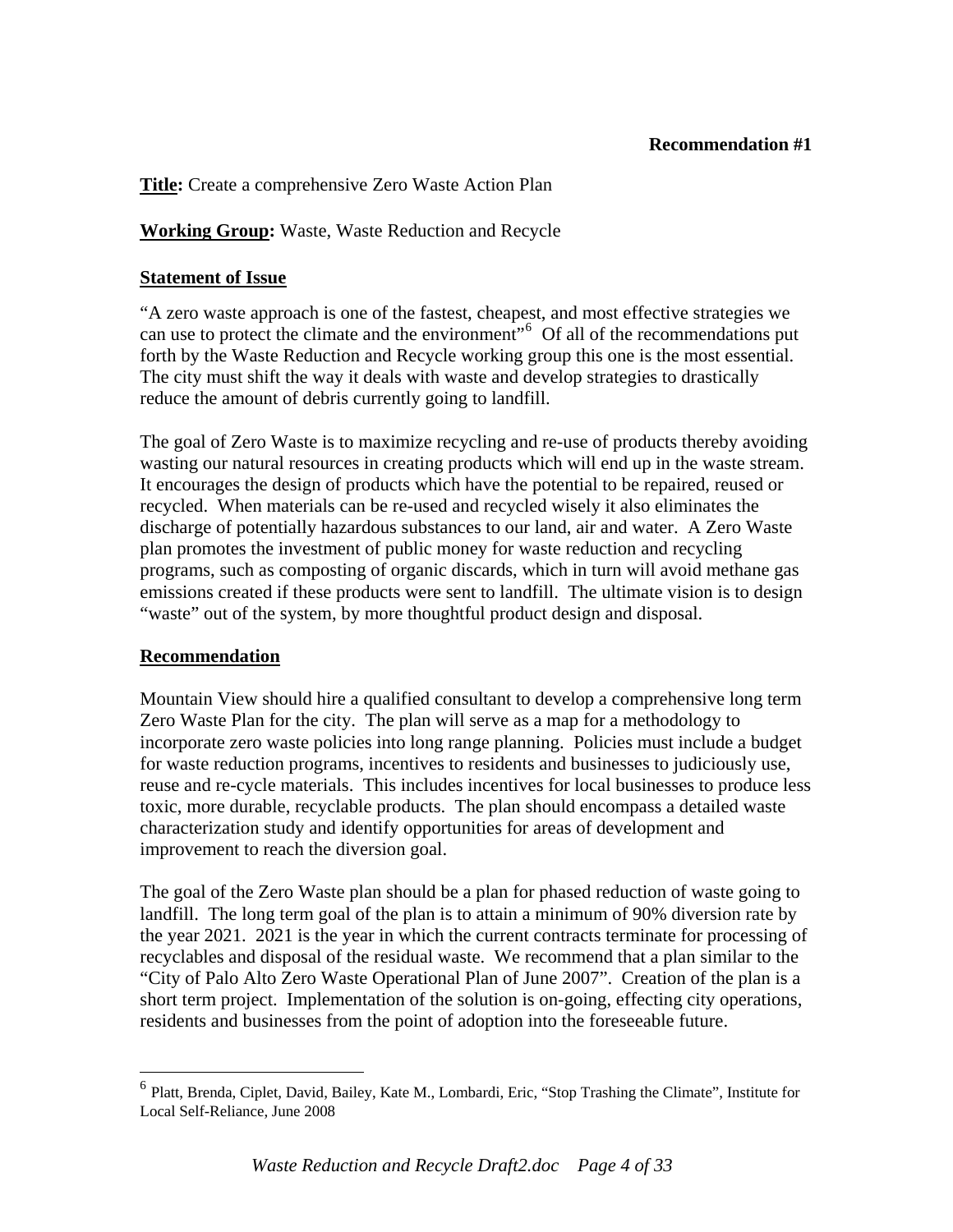## **Environmental Impact**

A Zero Waste plan has far reaching potential to decrease GHG production by diverting waste from landfill, thus reducing the methane and carbon dioxide emitted into the atmosphere when landfill decays. Further reduction is realized when products are recycled or re-used rather than being created by extraction of natural resources, manufactured using energy, and transported vast distances to the marketplace.

## **Fiscal Impact and Synergies**

The estimated cost to hire a consultant to prepare a Zero Waste Plan is about \$40,000.

The estimated cost to implement the plan in the short term would be \$500,000, and long term costs could be high, over \$1,000,000, depending on the strategies adopted. These costs would support increased facilities for broader recycling, increased labor for collection and processing, outreach materials, increased staff and resources, collection infrastructure, increased processing costs, grants or loans to attract reuse and recycling businesses.

There are also potential cost benefits, including less frequent pick up of trash as less trash is generated, revenue from the sale of marketable recyclable materials, increased fees for use of landfill, financial incentives for customers to recycle, fines to those who do not comply if re-use and recycling are made mandatory.

Synergies include a close alliance with the recommendations of other working groups such as Outreach and Education to promote recycle and waste education, as well as the Built Environment in regards to the Construction and Demolition Debris Policy.

## **Obstacles**

There are no significant obstacles to creating the initial plan. Successful implementation of the plan however will require financial commitment from the city, and lifestyle changes by the public, such as a willingness to collect compostable organic waste in their homes, or effort by businesses to separate recyclables from their trash.

## **Partnerships**

Partnerships with other local municipalities, particularly Palo Alto and Sunnyvale, who share the Sunnyvale Materials Recovery and Transfer (SMaRT) Station with Mountain View are critical to the success of an efficient waste plan. It is possible that expanding partnerships to other cities in the region would be advantageous to make full use of local facilities and reduce costs.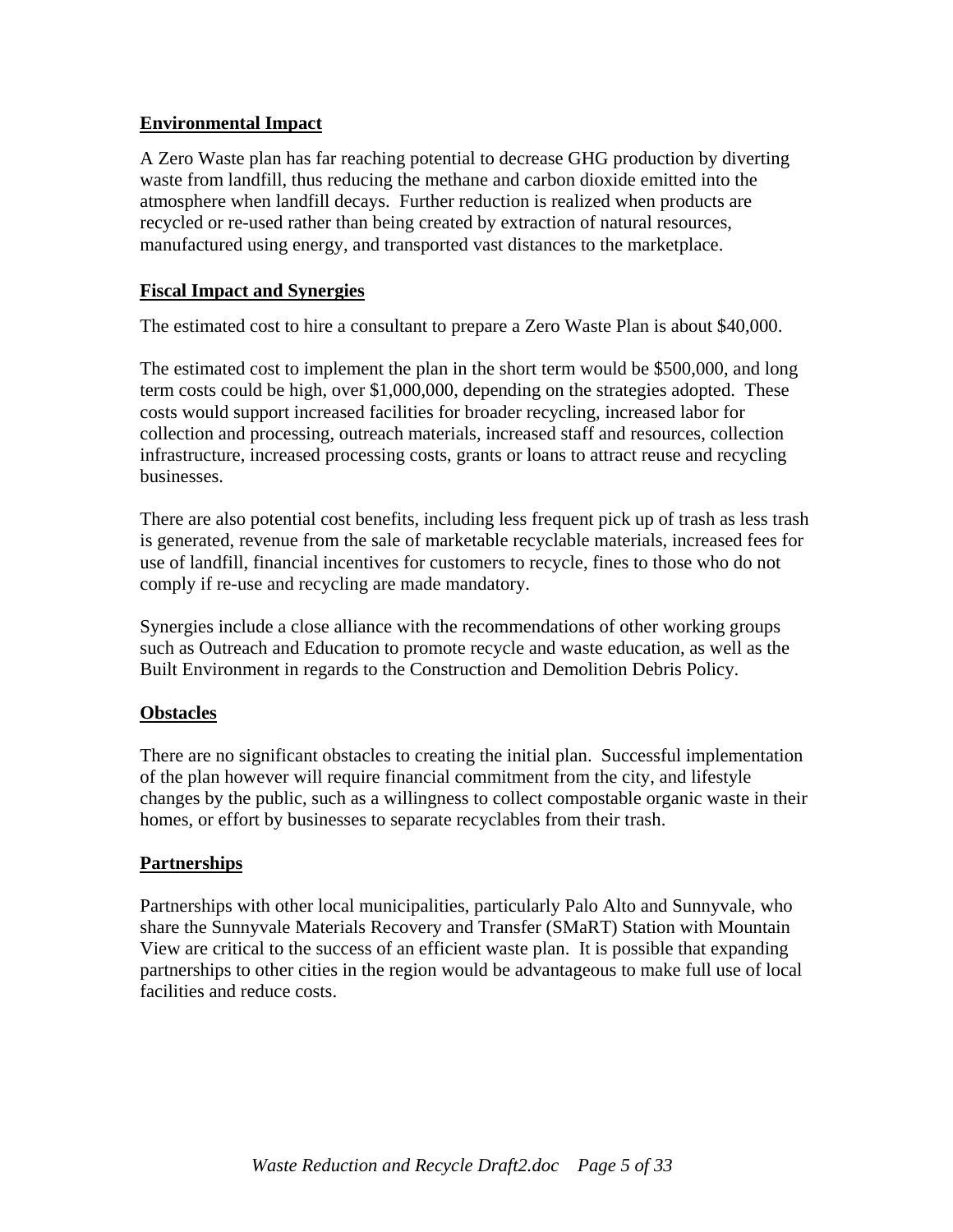## **Citations**

1. Using the "City of Palo Alto Zero Waste Operational Plan of June 2007" as a template, a Zero Waste plan for Mountain View should address the following issues:

- Set achievable diversion goals toward 90% diversion rate by 2021
- Waste composition analysis to understand potential for increasing diversion<sup> $\prime$ </sup>
- A plan for diversion of all organic compostable waste including food scraps
- Systems to maximize recycle material recovery
- Options to increase types of materials which can be recycled
- Establish incentives for compliance or fines for non-compliance
- Evaluation of effectiveness of single stream versus segregated collection of recyclables Maximized utilization of the SMaRT Station to continue to increase diversion rate, Expanded recycling drop off center locations
- Set fee structure for dumping to landfill
- Further incentives to encourage Construction and Demolition debris diversion
- Outreach programs for multi-family residential customers
- Facilities required to support increased recycling and composting efforts
- Cost implications of implementing the plan

2. For information on the minimum waste diversion mandate in California, AB939 "The Integraged Waste Management Act of 1989" from the California Waste Management Board see:<http://www.ciwmb.ca.gov/Statutes/Legislation/CalHist/1985to1989.htm>

## **Web Sites**

"Stop Trashing the Climate", [www.stoptrashingtheclimate.org](http://www.stoptrashingtheclimate.org/) The GrassRoots Recycling Network, [www.grrn.org](http://www.grrn.org/) Eco-Cycle Inc, [www.ecocycle.org](http://www.ecocycle.org/) Zero Waste International Alliance, [www.zwia.org](http://www.zwia.org/) Zero Waste California, [www.ca.gov](http://www.ca.gov/) Oakland Public Works, [www.zerowasteoakland.com](http://www.zerowasteoakland.com/) Institute for Local Self-Reliance, [www.ilsr.org/recycling](http://www.ilsr.org/recycling) Northern California Recycling Association [www.ncrarecycles.org](http://www.ncrarecycles.org/) California Product Stewardship Council [www.caproductstewardship.org](http://www.caproductstewardship.org/) 

## **Contact Information**

 $\overline{a}$ 

Ann Schneider Chair, Zero Waste Committee, Sierra Club [Ann.Schneider@sierraclub.org](mailto:Ann.Schneider@sierraclub.org) Lori Topley, Solid Waste Program Manager, City of Mountain View [Lori.topley@mountainview.gov](mailto:Lori.topley@mountainview.gov)

<span id="page-5-0"></span><sup>&</sup>lt;sup>7</sup> Analysis of SMaRT Station residual waste has already been completed by Cascadia Consulting Group and is included in the "Palo Alto Waste Composition Study" Final Report dated May 2006.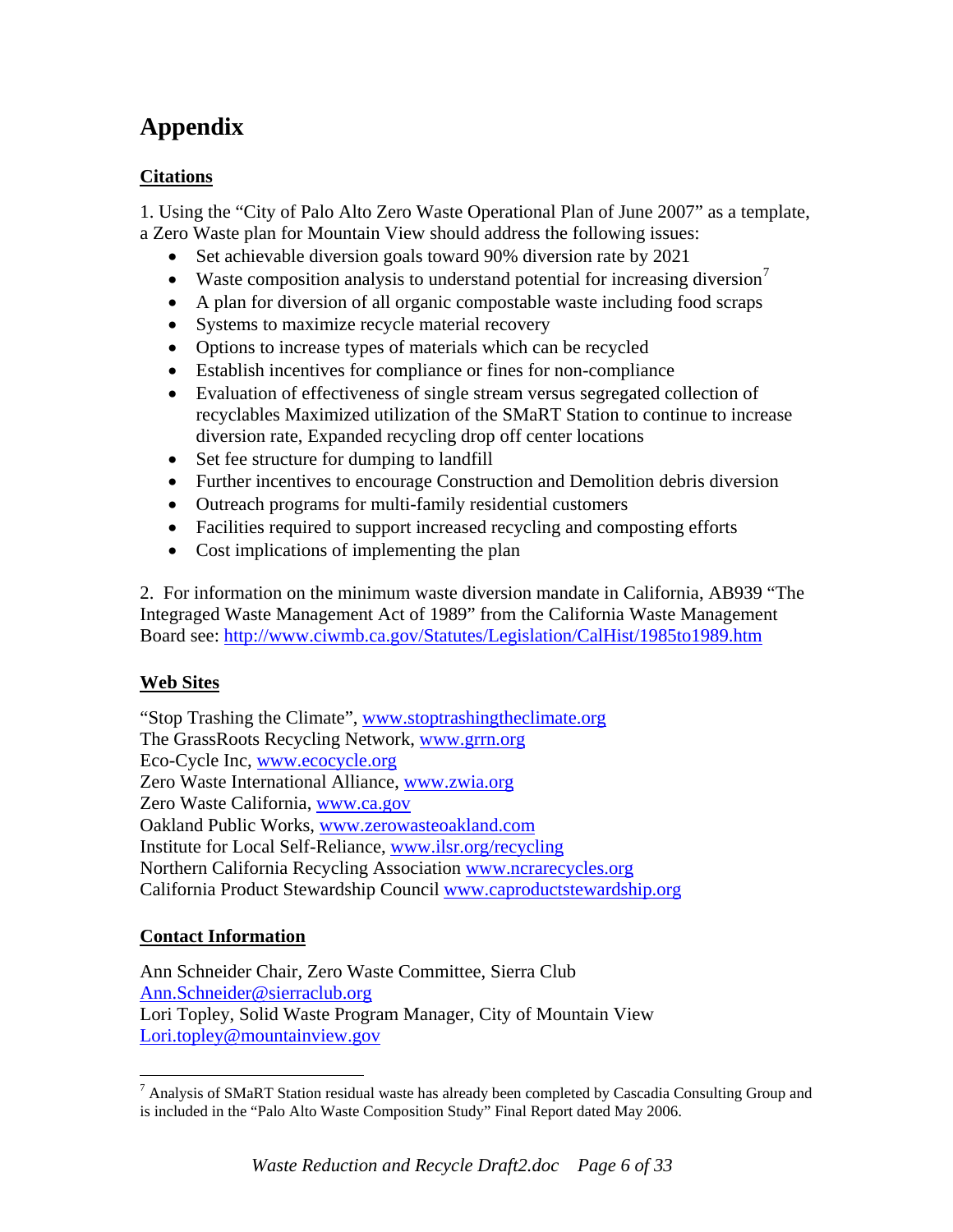## **Title:** Increased utilization of the SMaRT Station

## **Working Group:** Waste, Waste Reduction, and Recycling

## **Statement of Issue**

Mountain View currently generates about 65,000 tons of municipal solid waste which is brought to the Sunnyvale Materials Recovery and Transfer (SMaRT) Station for processing<sup>[8](#page-6-0)</sup>. The diversion rate, that is material sold to recyclers (as in paper, glass, metal) or diverted for composting (as in green yard waste) was 72% for 2006, the most current year for which data has been calculated $9$ . Recently installed equipment at the SMaRT Station is expected to increase the diversion rate by more efficient extraction of recyclable materials from mixed waste, increasing it from the current 18% up to 25%.

The city is also in the final process of implementing a Construction and Demolition debris ordinance which will result in a greater increase diversion rates. Future improvements can be obtained with the development of programs to compost organic waste, increase recycling participation by commercial interests in the city, and multifamily housing units.

Since its opening, the SMaRT Station has had excess capacity and is therefore an underutilized resource in the region. With a permitted capacity of 1500 tons per day, the facility operates at an average of 1100 tons per day, occasionally peaking at 1200. There has been no significant fluctuation in these rates since 2001.<sup>[10](#page-6-2)</sup>

Until now it has been more cost effective for cities to send greater amounts of waste to landfill than to spend time and money on greater debris separation and processing. The impact of such financially-driven decisions, however, is that waste that could be diverted is ending up in landfills unnecessarily. Spreading the operating costs beyond the current partner cities when there is excess capacity that could be utilized would make the best use of the facility and the opportunity to divert the maximum amount of waste from landfill.

## **Recommendations**

<u>.</u>

Increase waste diversion by increasing utilization of the SMaRT Station capacity:

- 1. In collaboration with the partner cities (Palo Alto and Sunnyvale) and the management of the SMaRT Station, explore an initiative to identify and actively seek additional users of the facility. (Short term)
- 2. Work with NASA/Moffett Field to become a partner in use of the SMaRT Station. (Short-term)

<span id="page-6-0"></span><sup>&</sup>lt;sup>8</sup> "SMaRT Partnerships" Report to the Community by The SMaRT Station Cooperative Venture 2006-2007 9 Lori Topley, Solid Waste Manager, City of Mountain View

<span id="page-6-2"></span><span id="page-6-1"></span><sup>&</sup>lt;sup>10</sup> Information about the SMaRT Station and its operation was obtained during a tour of the facility by the WWRR sub-group on 5/2/08 and in a telephone conversation with Mark Bowers, Manager, on 6/5/08.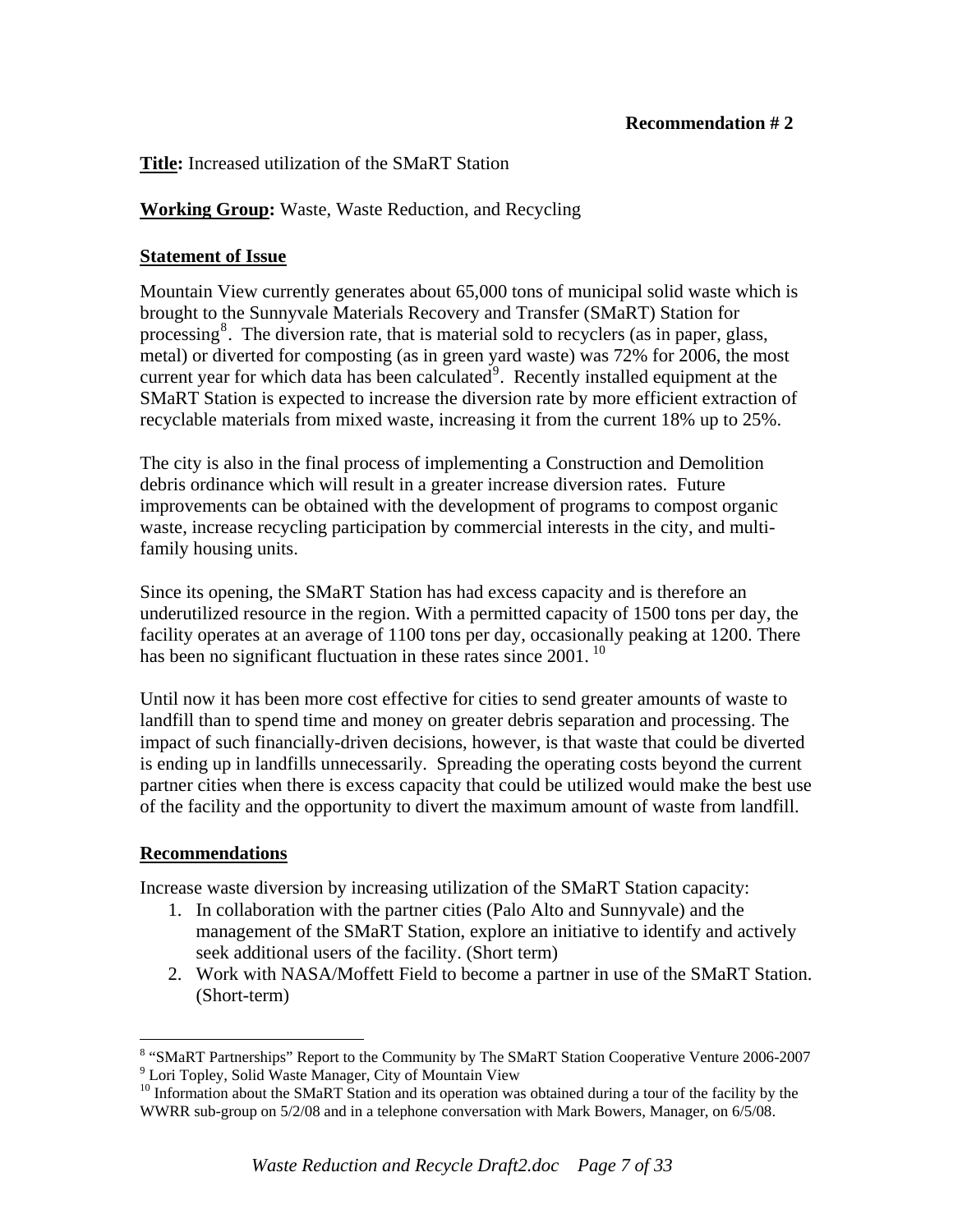## **Environmental Impact**

Increased utilization of the SMaRT Station by other jurisdictions will result in the diversion of waste that is currently being taken to landfills<sup>[11](#page-7-0)</sup>. This will reduce the amount of GHG generated by landfill decay, new product production, and transportation of goods and waste.

## **Fiscal Impact**

- 1. Since the operating costs of SMaRT are apportioned among the users/partners, the City of Mountain View could expect a reduction in the fees it pays.
- 2. Mounting an initiative to study the desirability and feasibility of seeking additional users and the subsequent recruiting and negotiation processes will require staff resources, possibly for an extended period of time. This may necessitate hiring additional staff.

## **Obstacles**

- 1. The primary obstacles are political. Successfully recruiting additional users of SMaRT requires engagement with other jurisdictions (possibly including the federal government), Councils, city departments, etc.
- 2. Contracts between municipalities and their haulers are typically long term and may have automatic renewal clauses in them.
- 3. The state's requirements for waste diversion (50%) are no longer an incentive for jurisdictions to utilize the services of the SMaRT Station. Stricter state mandated diversion rates will influence future city actions.

## **Partnerships**

 $\overline{a}$ 

City of Palo Alto City of Sunnyvale Bay Counties Waste Services Moffet Field/NASA

<span id="page-7-0"></span> $11$  These are the potential benefits of successfully identifying and securing agreements with other jurisdictions to use SMaRT. These recommendations address a collaborative process with the other SMaRT partner cities and will not in themselves result in direct environmental or fiscal benefits and may, in fact, incur costs. It is known that because of the typical length of contracts between jurisdictions, haulers, and depositories, as well as these and other associated political considerations, such an initiative is a complex undertaking.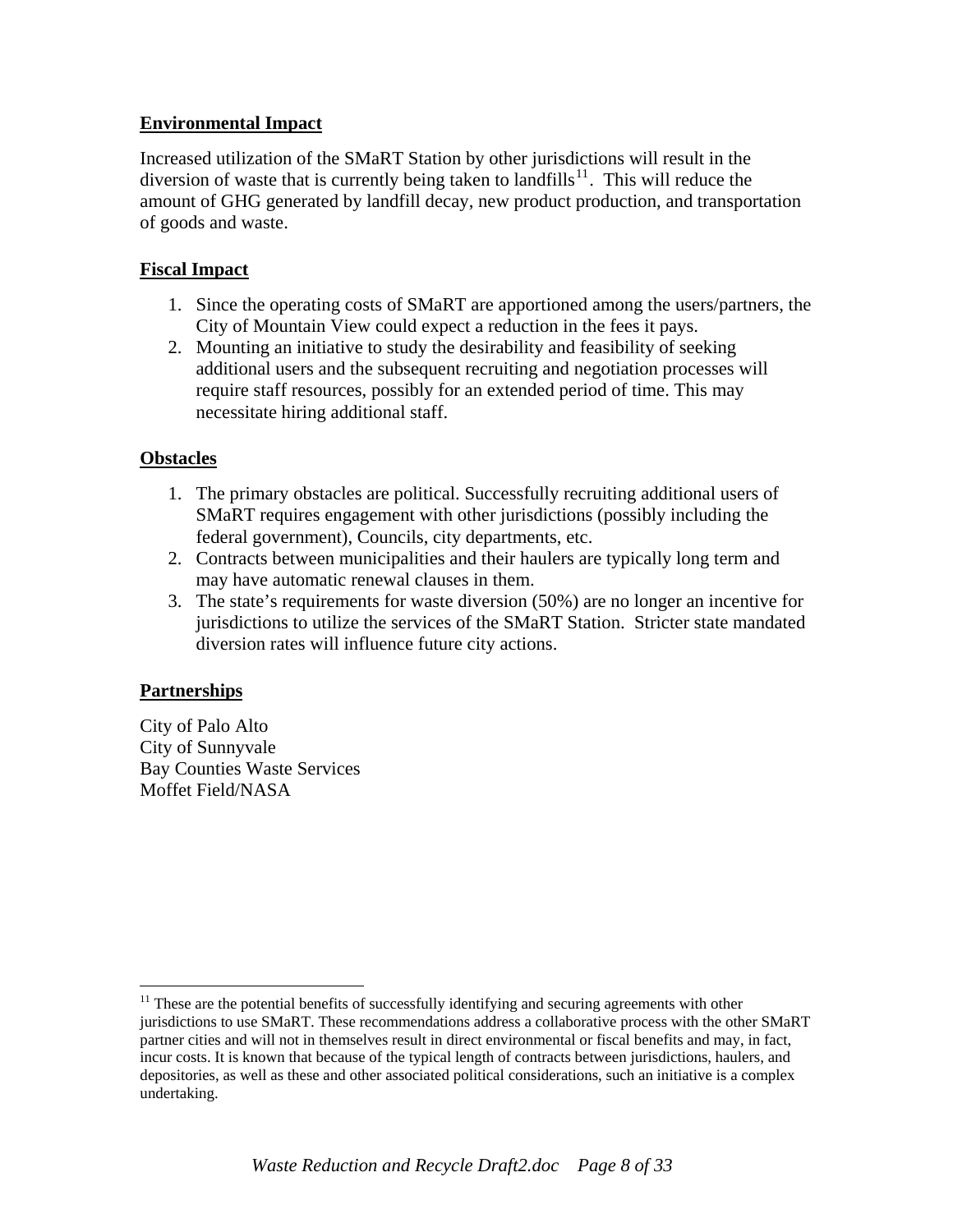## **Web Sites**

SMaRT Station [http://sunnyvale.ca.gov/Departments/Public+Works/Solid+Waste+and+Recycling/SMaR](http://sunnyvale.ca.gov/Departments/Public+Works/Solid+Waste+and+Recycling/SMaRT+Station/) [T+Station/](http://sunnyvale.ca.gov/Departments/Public+Works/Solid+Waste+and+Recycling/SMaRT+Station/)

#### **Contact Information**

Mark Bowers, SMaRT Station Manager City of Sunnyvale 408-703-7421

Bay Counties Waste Services (SMaRT Station Operators) 3355 Thomas Road Santa Clara, CA 95054 Phone: 408-565-9900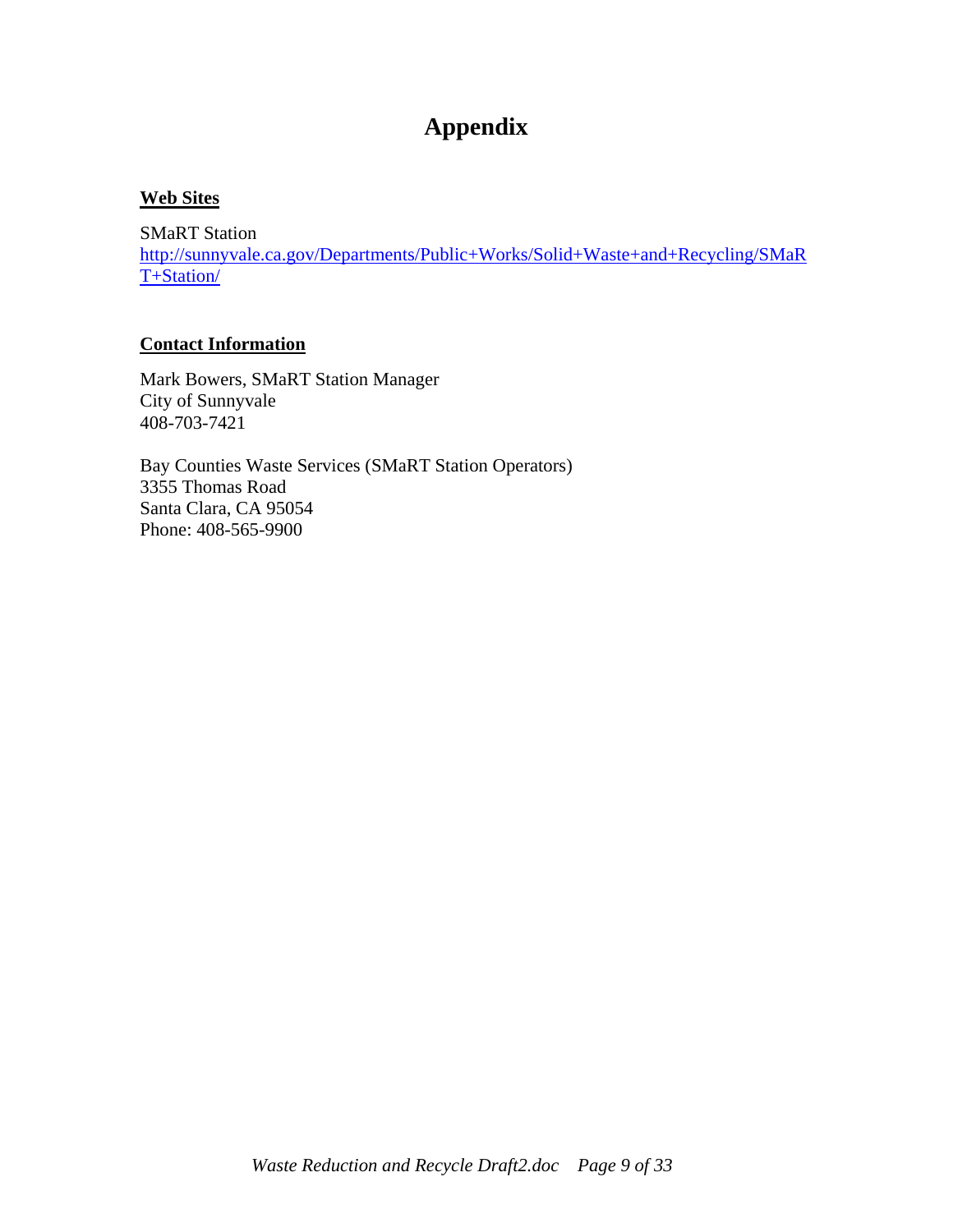#### **Title:** Diversion of Organic Waste

#### **Working Group**: Waste, Waste Reduction and Recycling

#### **Statement of Issue**

The diversion or recovery of organic waste from landfills to a Regional Composting facility can accomplish two important goals. This change in waste collection will reduce the amount of methane gas generated by anaerobic decomposition in the landfill and it will reduce the amount of waste going to the landfill.

#### **Recommendations**

- 1. Begin a pilot program for curbside pick-up of organic waste from residential customers. Divert food scraps, compostable paper, untreated wood and other organic compostables. The City can investigate use of the SMaRT Station facility to support the collection of the diverted material. We recommend adding food scraps and other compostables to the single-family yard trimmings collection program.
- 2. "Provide technical support, and promotion of, non-profit food rescue organizations' efforts to reclaim unused, edible food for food banks and hunger programs. We also recommend that the City provide information to local restaurants and caterers about the "Good Samaritan" law which allows generators to donate edible food without concern for liability." (City of Palo Alto, Zero Waste Operational Plan, June 2007, pg 62)
- 3. Create composting workshops to train a new level of local expertise in composting, tailored to the commercial/industrial sector. Workshops can be targeted to landscapers, restaurant operators, caterers, and others. Include grasscycling education and on-site composting programs for industrial parks, businesses and institutions.
- 4. Begin collection of yard trimmings from multi-family dwellings.
- 5. Partner with organics processors located in the region for sale of composted organic waste as a soil enhancement product.
- 6. Implement a mandatory organics/yard trimming recycling ordinances and addition of organics materials such as food waste to the commercial waste collection program to increase diversion. Begin with voluntary participation and phase in required participation.

#### **Environmental Impact**

According to the United States Environmental Protection Agency (U.S. EPA), landfills, which create landfill gas consisting principally of carbon dioxide and methane, are a large human-created source of methane in the United States, accounting for 25 percent of the country's methane emissions. Methane has a more powerful greenhouse effect than carbon dioxide. Over a 100-year period, one ton of methane is estimated by the scientific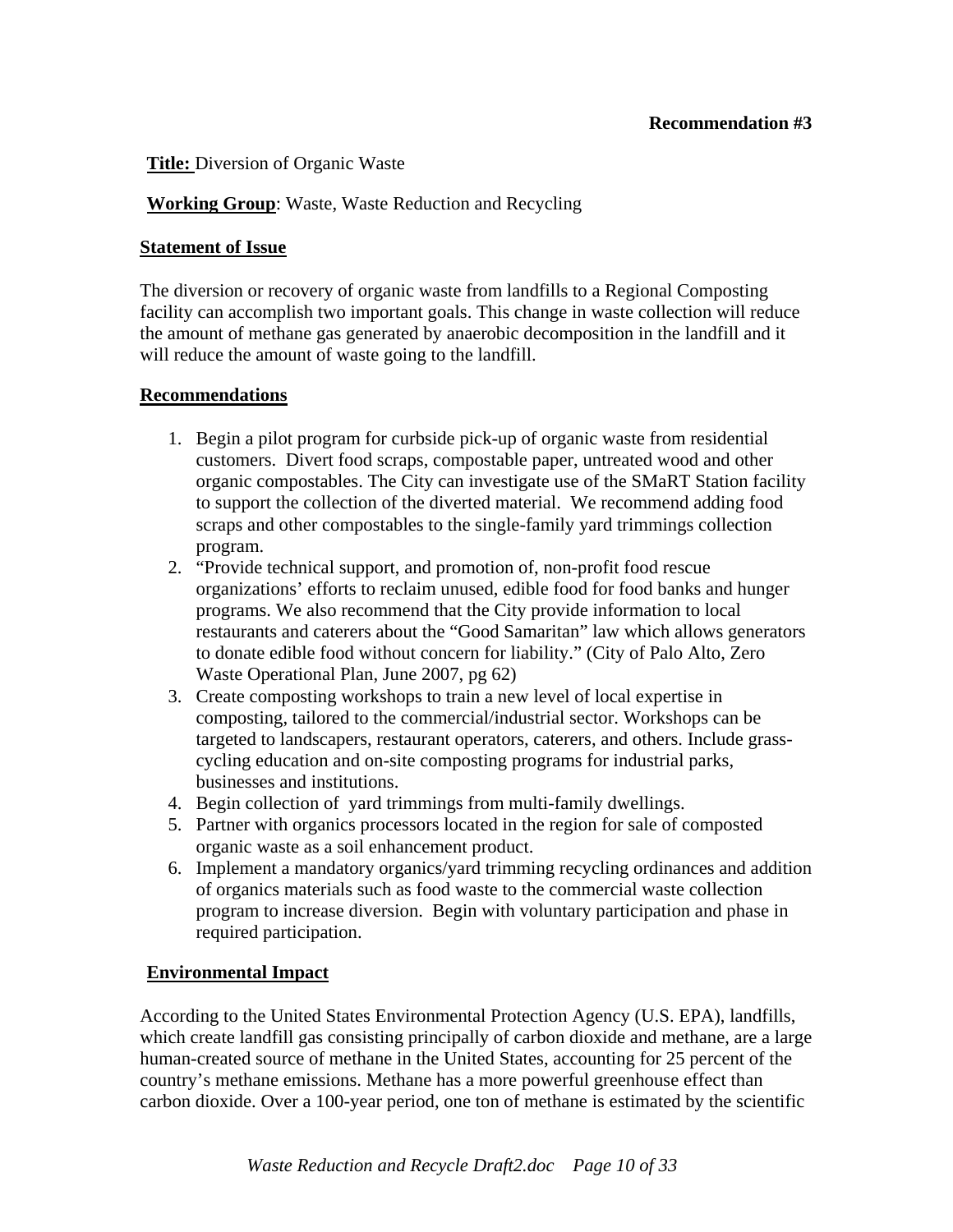community to make the same contribution to warming as 23 tons of carbon dioxide. Therefore, by reducing the methane emissions of landfills, through waste prevention and recycling, the City can have a real impact on its overall greenhouse gas emissions. (City of Palo Alto, Zero Waste Operational Plan, June 2007pg 50,)

Methane is generated in landfills and open dumps as organic waste decomposes under anaerobic (without oxygen) conditions. The amount of methane created depends on the quantity and moisture content of the waste and the design and management practices at the site. (http://www.epa.gov/methane/sources.html)

## **Fiscal Impact**

- $\frac{1}{2}$  to 1 Full Time Employee for organics technical assistance and workshop coordination
- Additional containers for organic waste, though this could potentially be included in current green yard waste containers for residential customers
- May result in increased pick-up costs, if organic waste is included with green waste, dependent on waste hauler contract
- Long term cost benefit if less waste is taken to landfill, and instead it is composted into soil enhancement material and sold for agricultural use

## **Obstacles**

- The existing contract with Foothill Disposal does not provide for the collection of organic waste. The contract is scheduled to expire in April 2013.
- Education and cooperation of residents and businesses is essential to the success of the program

## **Partnerships**

The Center for Environmental Economic Development (CEED) in Humboldt The Organics Recycling Board under development by CEED Foothill Disposal California Integrated Waste Management Board California Environmental Protection Agency and the CA Climate Action Team Google (as they already have a composting program) Grover Landscaping Jepson Prairie Organics Newby Island Compost Pacheco Pass Landfill West Contra Costa Sanitary Landfill Compost Z-Best Compost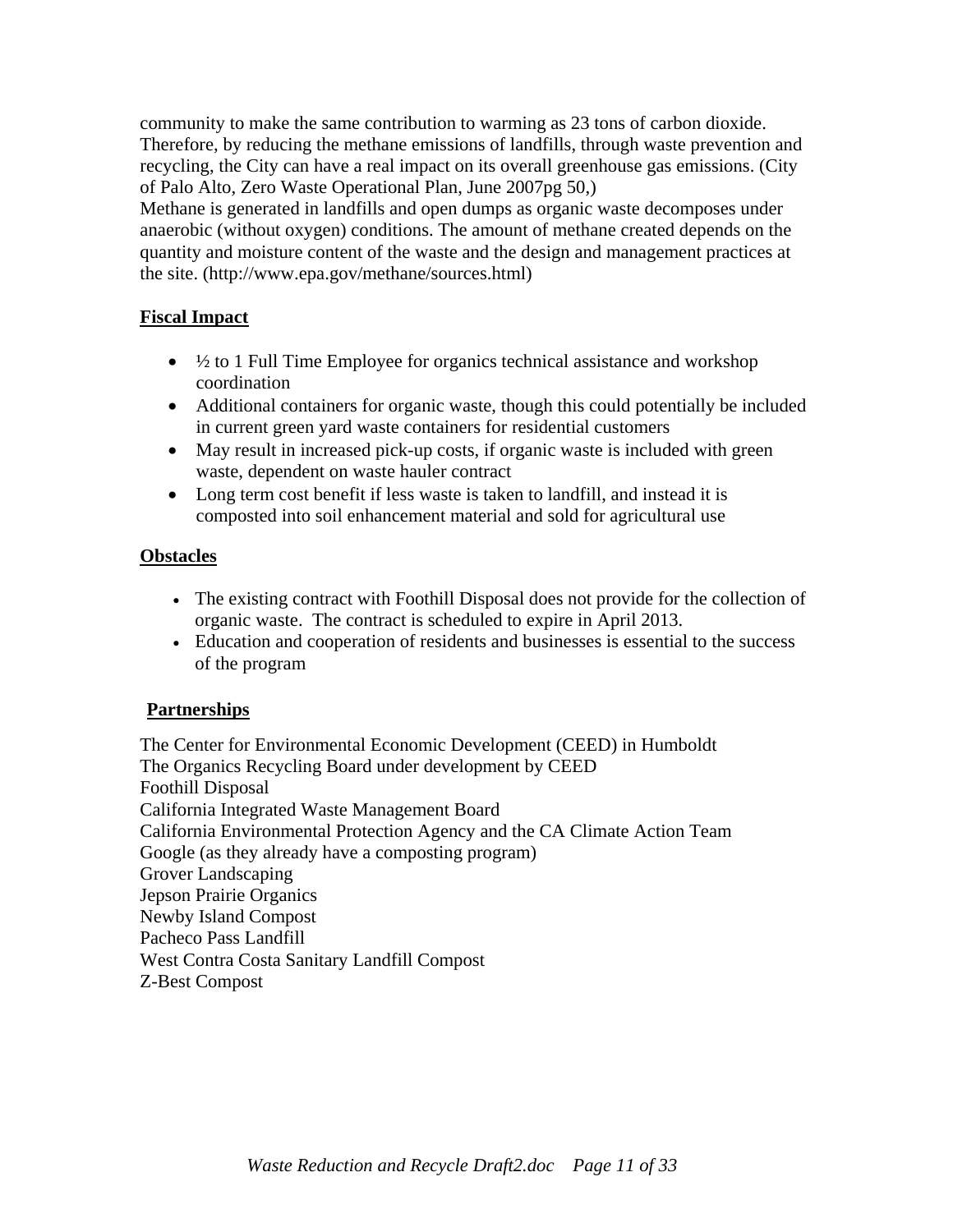Some figures from Palo Alto's recent waste composition study document the current conditions:

- Notable findings about the composition of SMaRT Station residuals include:
- Over three-quarters (77%, 30,700 tons) of the SMaRT Station's residuals are reusable, recyclable, or compostable.
- Compostable material categories account for about 36% (14,500 tons) of the SMaRT Station's residuals.
- Recyclable paper accounts for about 17% (7,000 tons) of the residual stream.
- In all of the five business sectors identified in the study (multi-family residential, city departments, schools, restaurants, and hospitals) the highest percentage of recoverable material found in the waste stream was compostable material.

Compostable materials account for about 36% (14,500 tons) of the SMaRT Station's residuals. These material categories included the following:

- 1. Food (6,061 tons)
- 2. Compostable Paper (3,590 tons)
- 3. Pruning and Trimmings (161 tons)
- 4. Manure (38 tons)2
- 5. Leaves and Grass (4,186 tons)
- 6. Compostable Organics (332 tons)
- 7. Branches and Stumps (88 tons)

(City of Palo Alto, Zero Waste Operational Plan, June 2007, section 4.6.1, Waste Composition study)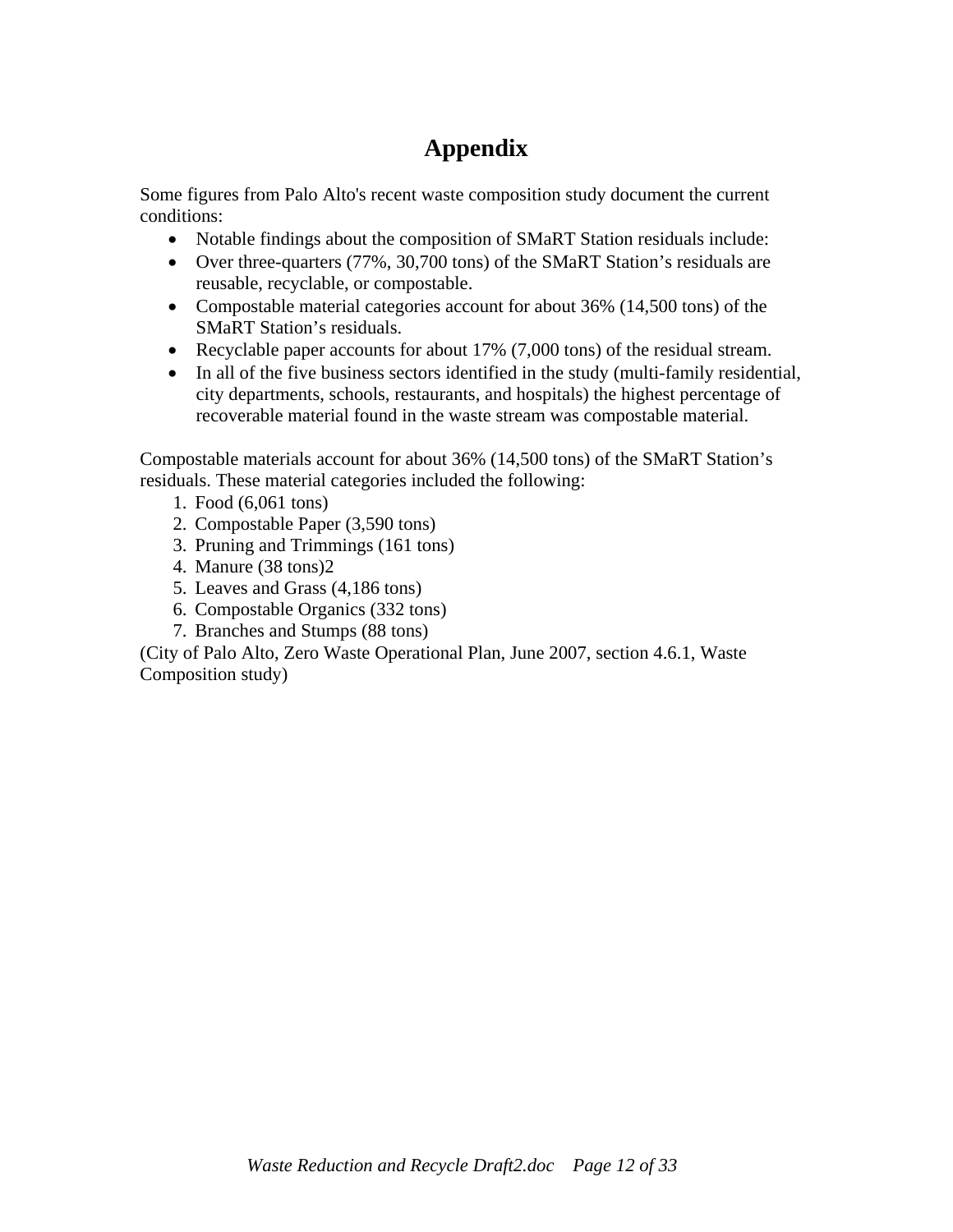#### **Recommendation #4**

#### **Title: Polystyrene Takeout-Food Containers**

#### **Working Group: Waste, Reduction & Recycling**

#### **Statement of Issue**

The City of Mountain View allows polystyrene take-out food containers; Mountain View should require that take-out containers be biodegradable and/or recyclable.

No municipality in the State of California accepts polystyrene takeout food containers for recycling; polystyrene disposed of in Mountain View ends up in the landfill after it is transported to the SMaRT Station. Polystyrene is designed for single-use and is the most difficult common plastic to recycle.<sup>[12](#page-12-0)</sup>

Foamed polystyrene is made from a bevy of petroleum-derived chemicals, many of which pose significant health risks to humans. Polystyrene is produced from styrene, a known human neurotoxin and a known animal carcinogen. Styrene has been shown to leech out from expanded polystyrene (EPS) packaging under a variety of circumstances- most notably when in contact with an acidic solution or when food containing vitamin A is used in a microwave.  $13$ 

#### **Recommendations**

Ban the use of polystyrene takeout food containers in the city of Mountain View. There is statewide and nationwide precedent for banning polystyrene and requiring food-service take-out containers to be biodegradable and/or recyclable (see Appendix).

Mountain View should follow a similar process as has been done by other cities and counties by proposing the ban; scheduling public input; devising a timeline; determining if there will be assistance to small-businesses; and working with local suppliers to help the transition to become polystyrene-free.

#### **Environmental Impact**

 $\overline{a}$ 

A CIWMB (California Integrated Waste Management Board) Report finds that "in the categories of energy consumption, greenhouse gas effect, and total environmental effect, polystyrene's environmental impacts were second highest, behind aluminum."[14](#page-12-2)

Polystyrene containers are one of the most common forms of marine debris. Local governments pay for storm drain clean-up costs due to polystyrene litter. Polystyrene also breaks up into small pieces and can be ingested by marine or bird life, killing them

<span id="page-12-0"></span> $12 \text{ http://www.cawrecycles.org/issues/eps}$  environmental effects

<span id="page-12-1"></span><sup>&</sup>lt;sup>13</sup> http://www.cawrecycles.org/issues/eps\_health

<span id="page-12-2"></span><sup>14</sup> http://en.wikipedia.org/wiki/Polystyrene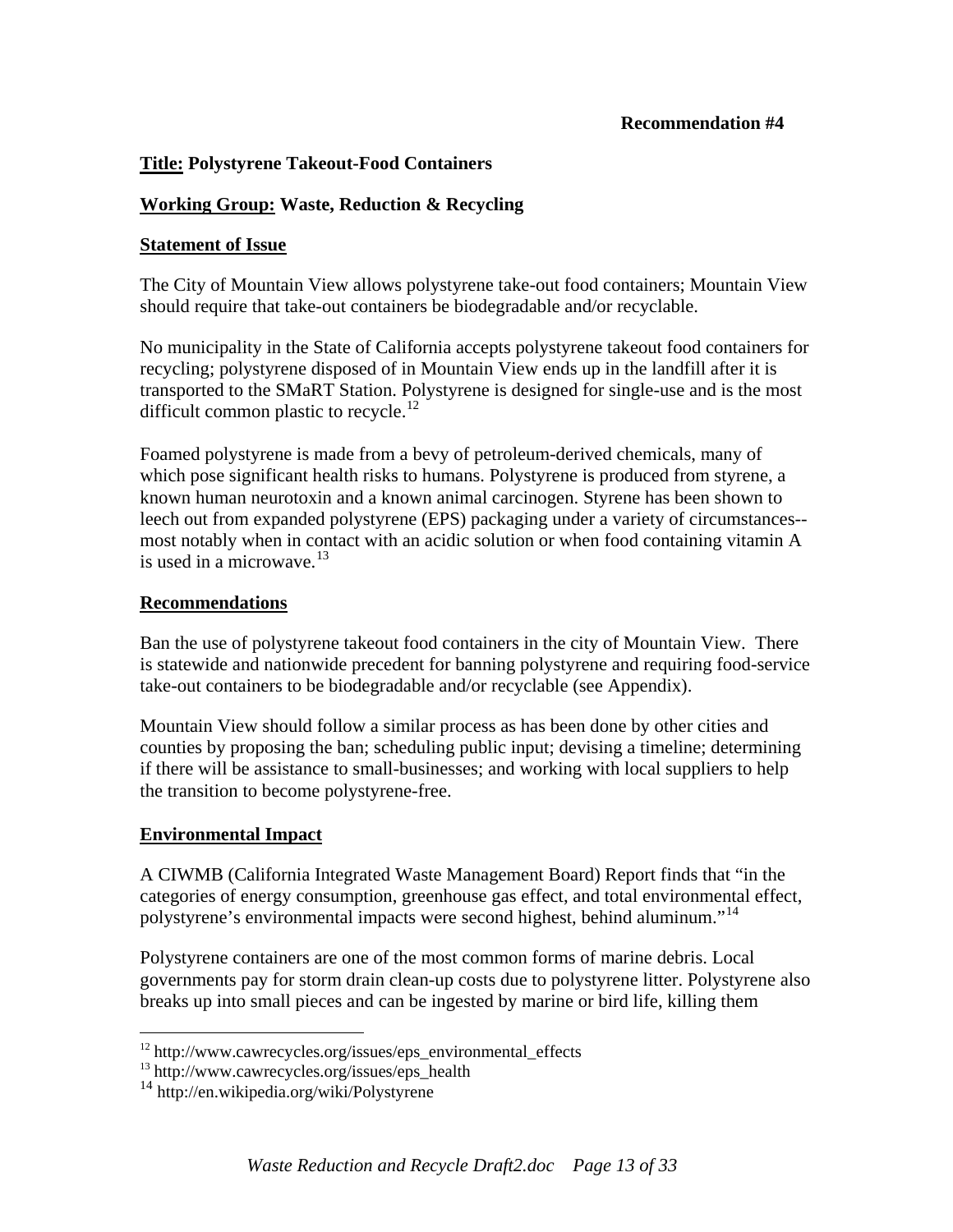through starvation. The product does not biodegrade. It crumbles into fragments that have no expiration date.<sup>[15](#page-13-0)</sup> The impact on Mountain View would be to replace polystyrene food containers with less-impactful take-out containers, and to promote the use of biodegradable containers.

#### **Fiscal Impact**

Minimal cost to the city. Cost would be borne by local business to change container type.

#### **Obstacles**

Resistance by businesses to convert to non- polystyrene to other containers which may increase food service costs.

#### **Partnerships**

 $\overline{a}$ 

Potential to partner with a local eco-friendly vendor for city-wide lower-cost accetpatble containers. As this industry grows, a partnership with a closed-loop vendor should be part of the plan i.e. a supplier who also picks up and composts the biodegradable containers or works with Mountain View to establish eco-friendly container composting.

<span id="page-13-0"></span><sup>15</sup> http://www.cawrecycles.org/issues/polystyrene\_main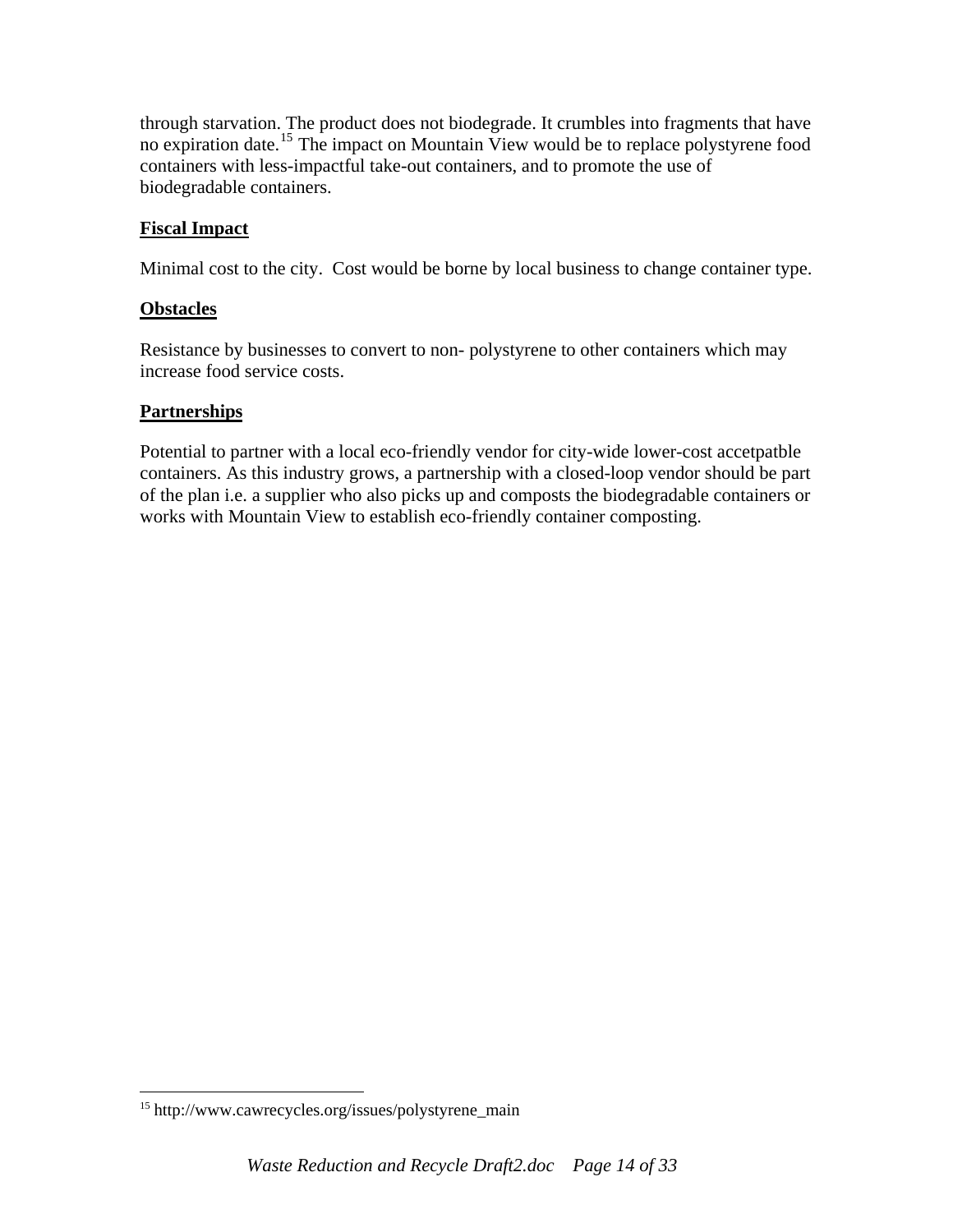## **Contact Information**

http://www.cawrecycles.org

http://www.verdant.net/nofoam.htm

http://www.cawrecycles.org/issues/polystyrene\_main

http://www.cawrecycles.org/issues/eps\_recycling

http://media.www.thehilltoponline.com/media/storage/paper590/news/2003/03/07/NationWorld/s

tyrofoam.Versus.Paper.Debate-388550.shtml

http://www.grist.org/advice/ask/2003/02/06/umbra-styrofoam/

http://www.americanchemistry.com/s\_plastics/doc.asp?CID=1422&DID=5645

http://www2.sfenvironment.org/foodservice/

EPA Site on Styrene

OSHA Web Resource on Styrene Exposure

CDC Agency for Toxic Substances and Disease Registry Styrene Fact Sheet Plastics and Human Health

#### **Other California community's regulations on Polystyrene**:

- Berkeley Type: EPS Ban. Requirement that 50%, by volume, of takeout food packaging be recyclable or compostable. Enacted 1988.
- Calabasas -Type: EPS Ban. Requirement that all takeout food packaging be recyclable/compostable. Effective July 2007.
- Capitola After a challenge from the Restaurant Association, Capitola's food packaging ordinance was reinforced June 2007. Type: EPS Ban. Requirement that all takeout-food packaging be compostable. Enacted December 2006.
- Emeryville Emeryville's ordinance requires restaurants to switch to more environmentally-friendly packaging. Type: EPS Ban. Requires that all takeout-food packaging be compostable/recyclable. Enacted March 2006.
- Fairfax Type: EPS Ban. Restaurants & retail food vendors banned from using EPS food packaging.
- Malibu EPS Ban. Enacted September 2005.
- Millbrae Type: Polystyrene Ban (ALL polystyrene.) Requirement that all plastic takeout food packaging be recyclable or compostable. Effective January 2008.
- Oakland Type: EPS Ban. Requires all takeout-food packaging be compostable. Effective June 2006.
- Orange County municipalities of Aliso Viejo, Huntington Beach, Laguna Hills, Laguna Beach, Laguna Woods, San Clemente, San Juan Capistrano and the Santa Margarita Water District - banned EPS food packaging in certain municipal facilities. Enacted 1991.
- San Francisco Type: EPS Ban. Requirement that all takeout-food packaging be recyclable/compostable. Effective June, 2007.
- Santa Monica Type: Polystyrene Ban (ALL.) Takeout-food packaging be compatible with the City's recycling infrastructure; all takeout-food packaging be recyclable. Effective Dec. 2006.
- Sonoma County Anyone in a county facility cannot possess, sell or buy EPS.
- Ventura County has a ban on the use of foamed polystyrene in county franchises.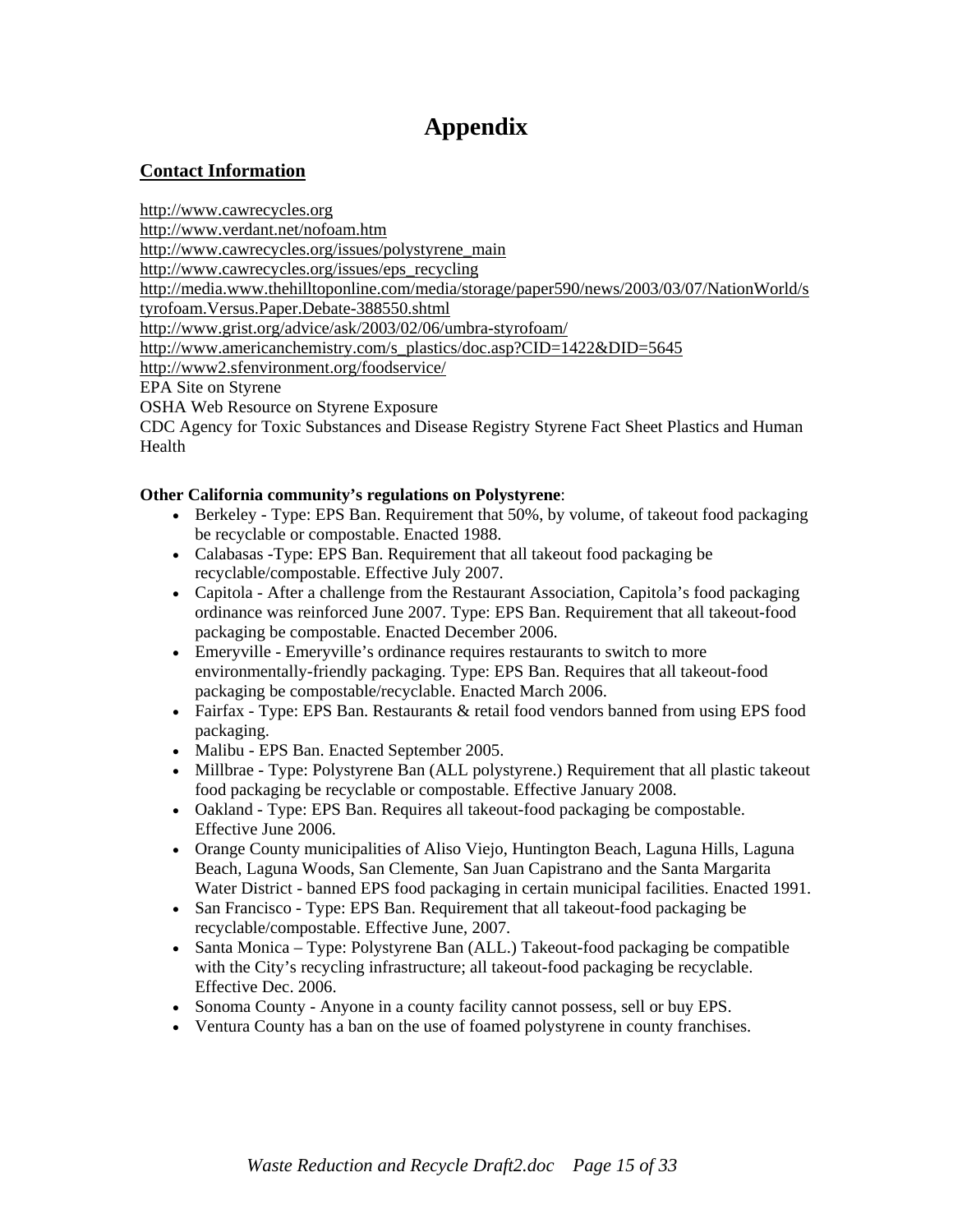**Title:** Educate the public on recyclable material processing and eco-conscious purchasing

**Working Group:** Waste, Waste Reduction, and Recycling

## **Statement of Issue**

For the residents of Mountain View to maximize recycling activities and to make environmentally conscientious purchasing decisions related to waste management issues, it is essential that resource information is comprehensive, easily accessible, and up to date. There are a broad array of recycle topics which would benefit from public education to be effective.

## **Recommendation**

1. The City should take any and all necessary steps to educate the public on processing recyclable materials and making environmentally conscious purchasing choices. To accomplish this goal the city should consider the following actions:

- Provide a comprehensive resource on the city web page for recycle locations for various items, similar to Palo Alto's Recyclopedia<sup>[16](#page-15-0)</sup>
- Increase the number of locations in the city where recyclable materials not picked up by waste haulers can be taken for recycling by residents and businesses.
- Set up recycling education booths at public events and festivals
- Develop a list of green volunteers to promote recycle causes

2. Educate the public on the following recycle issues:

- Reduce the amount of paper in the recycling stream by educating residents about how to remove their name on junk mail lists and delivery lists.
- Use of paperless billing services such as those provided by their service providers, banks, PayPal (www.paypal.com), or PayItGree (www.electronicpayments.org/green/)
- The Digital TV transition scheduled for Feb. 2009, and what type of equipment will or will not become obsolete.
- Reduce the amount of motor oil entering the recycling stream, by educating the public that oil changes are now recommended at 5000-mile intervals under normal operating conditions<sup>[17](#page-15-1)</sup>.
- Reduce the amount of water needed for car washing by encouraging residents to wash vehicles less often and to consider cleaning them with damp rags as an alternative, especially during short intervals. Encourage use of commercial car wash services, as they reuse water and capture the sludge that comes off the cars in traps for proper waste disposal.

 $\overline{a}$ 

<span id="page-15-0"></span><sup>&</sup>lt;sup>16</sup> http://www.cityofpaloalto.org/depts/pwd/recycle/recyclopedia.asp<br><sup>17</sup> http://www.3000milemyth.org

<span id="page-15-1"></span>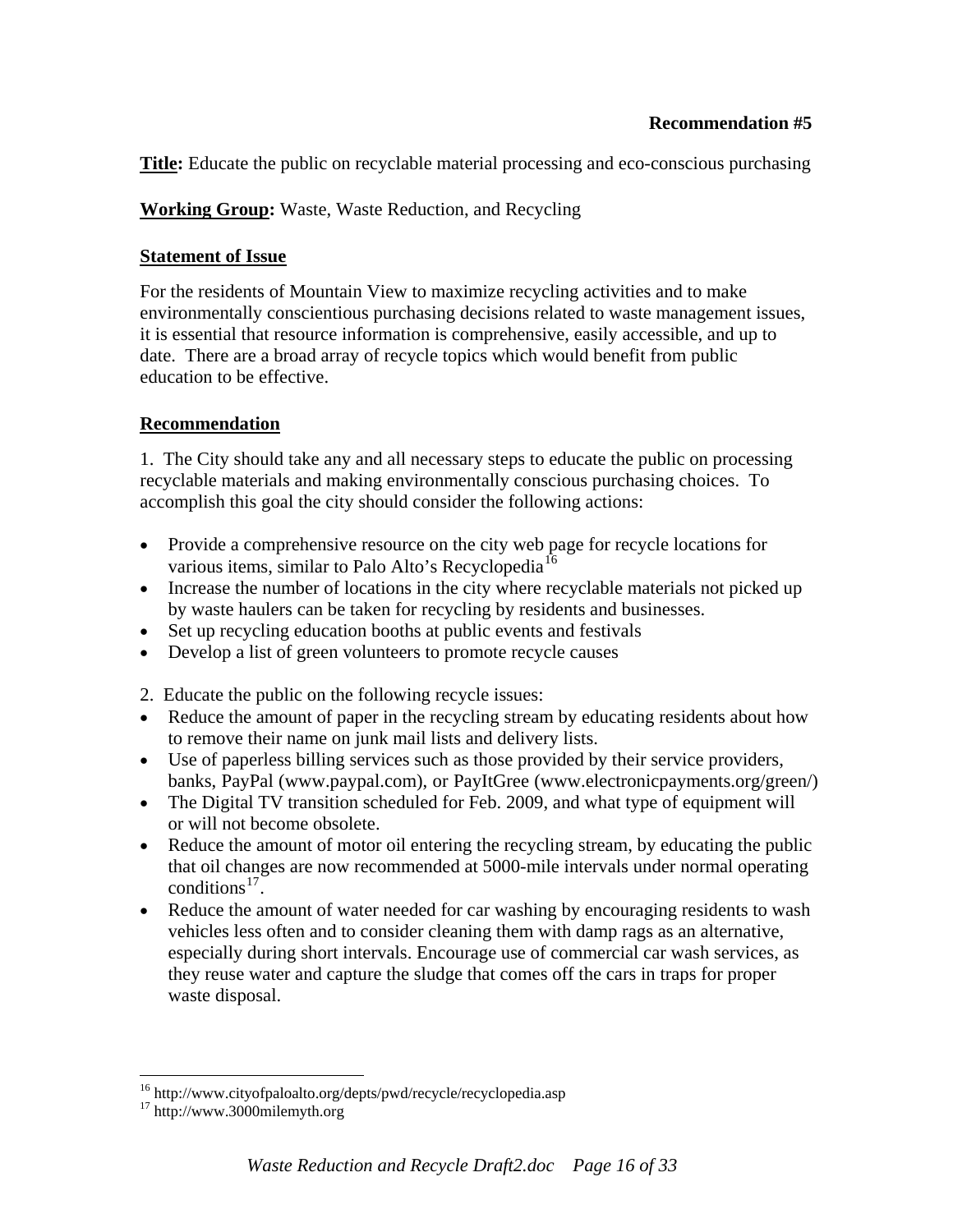- Provide increased information about correct recycling procedures for the following:
	- $\rightarrow$  How clean containers and paper actually need to be for processing in the recycling stream
	- $\geq$  Electronic waste disposal drop off locations
	- $\triangleright$  CFL and fluorescent tube drop off locations, including participating retail outlets
	- $\geq$  Batteries pick up at curbside
	- $\rightarrow$  Household hazardous waste drop off locations
	- <sup>¾</sup> Proper disposal of over-the-counter and prescribed medications.
	- $\triangleright$  Plastic type differences related to their processing in the recycling stream

#### **Environmental Impact**

Increased recycling practices and eco-conscious purchasing will divert material from landfill, and therefore avoid the GHG emissions generated by landfill, the energy used to produce new products, and the transportation of products. There are also benefits to the environment when toxic materials are properly disposed of rather than contributing pollutants to our air, land and water.

#### **Fiscal Impact and Synergies**

Fiscal impact includes production of educational materials (can be incorporated into existing publications), staff time to augment city web pages, creation and staffing of additional waste drop off locations.

Synergies with the Communications, Public Education & Outreach, and Green Business working group efforts should be noted.

#### **Obstacles**

Obstacles to the implementations are likely limited to City staff limitations and partner agency resources.

## **Partnerships**

- SMaRT Station (for assistance with educating Mountain View residents about responsible consumer electronics recycling) (http://www.sunnyvale.ca.gov/Departments/Public+Works/Solid+Waste+and+Recycl ing/SMaRT+Station/)
- Santa Clara County Integrated Waste Management [\(http://www.reducewaste.org](http://www.reducewaste.org/))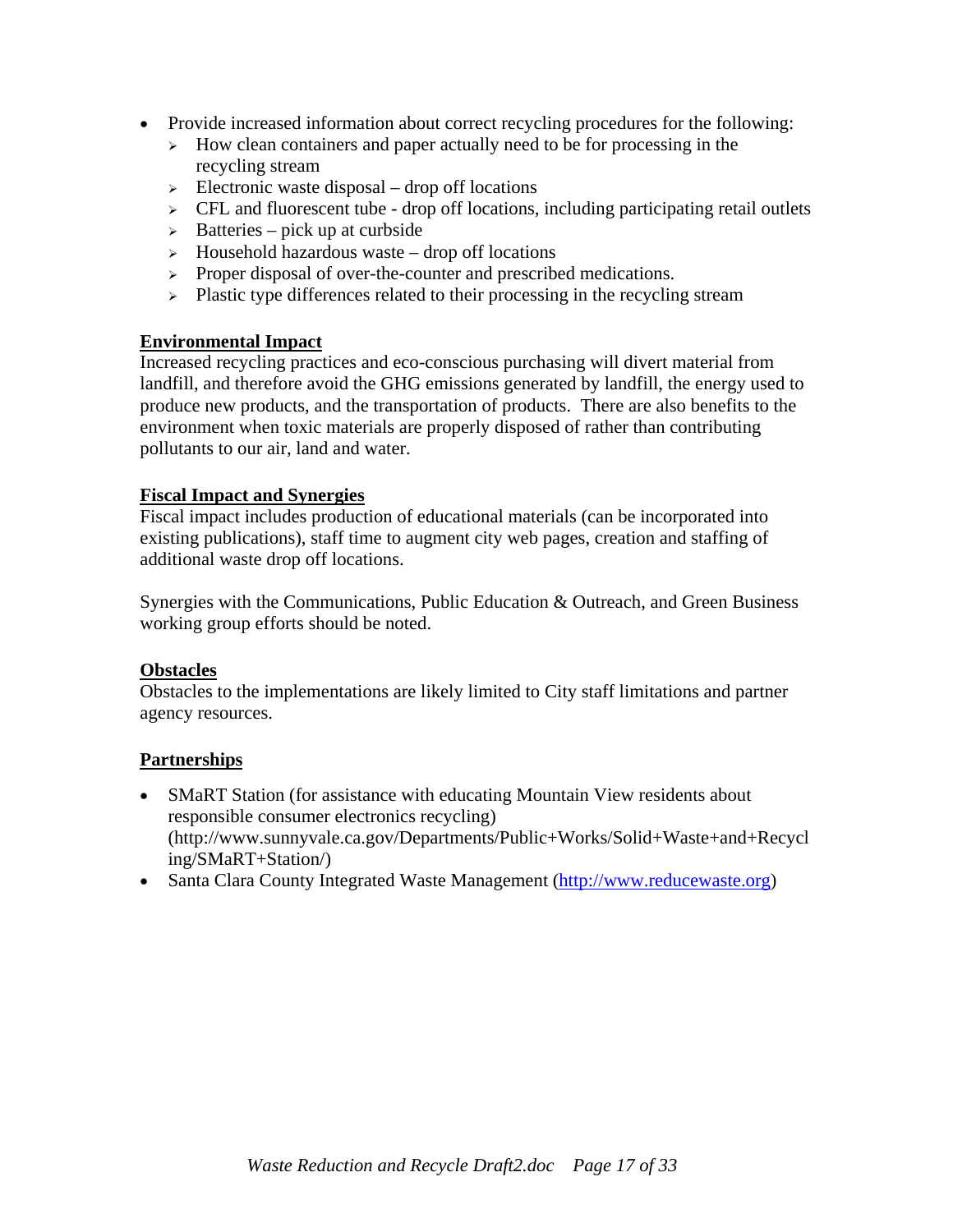## **Web Sites**

- City of Mountain View Resource Newsletter (http://www.ci.mtnview.ca.us/services/city\_publications/the\_resource\_newsletter.asp)
- City of Mountain View Garbage & Recycling Programs (http://www.mvrecycle.org)
- RecycleStuff.org, provided by the Center for the Development of Recycling (CDR), Santa Clara County (http://www.recyclestuff.org)
- Materials and Waste Types, California Integrated Waste Management Board (http://www.ciwmb.ca.gov/Index/default.asp?VW=3)
- 21 Things You Didn't Know You Could Recycle, Coop America Quarterly, Fall 2007(http://www.coopamerica.org/pubs/caq/articles/21Things.cfm)

## **Contact Information**

- Lori Topley, Solid Waste Program Manager, City of Mountain View, 650-903-6488, [lori.topley@mountainview.gov](mailto:lori.topley@mountainview.gov)
- Rob D'Arcy, program manager with the Santa Clara County Department of Environmental Health, Household Hazardous Waste Program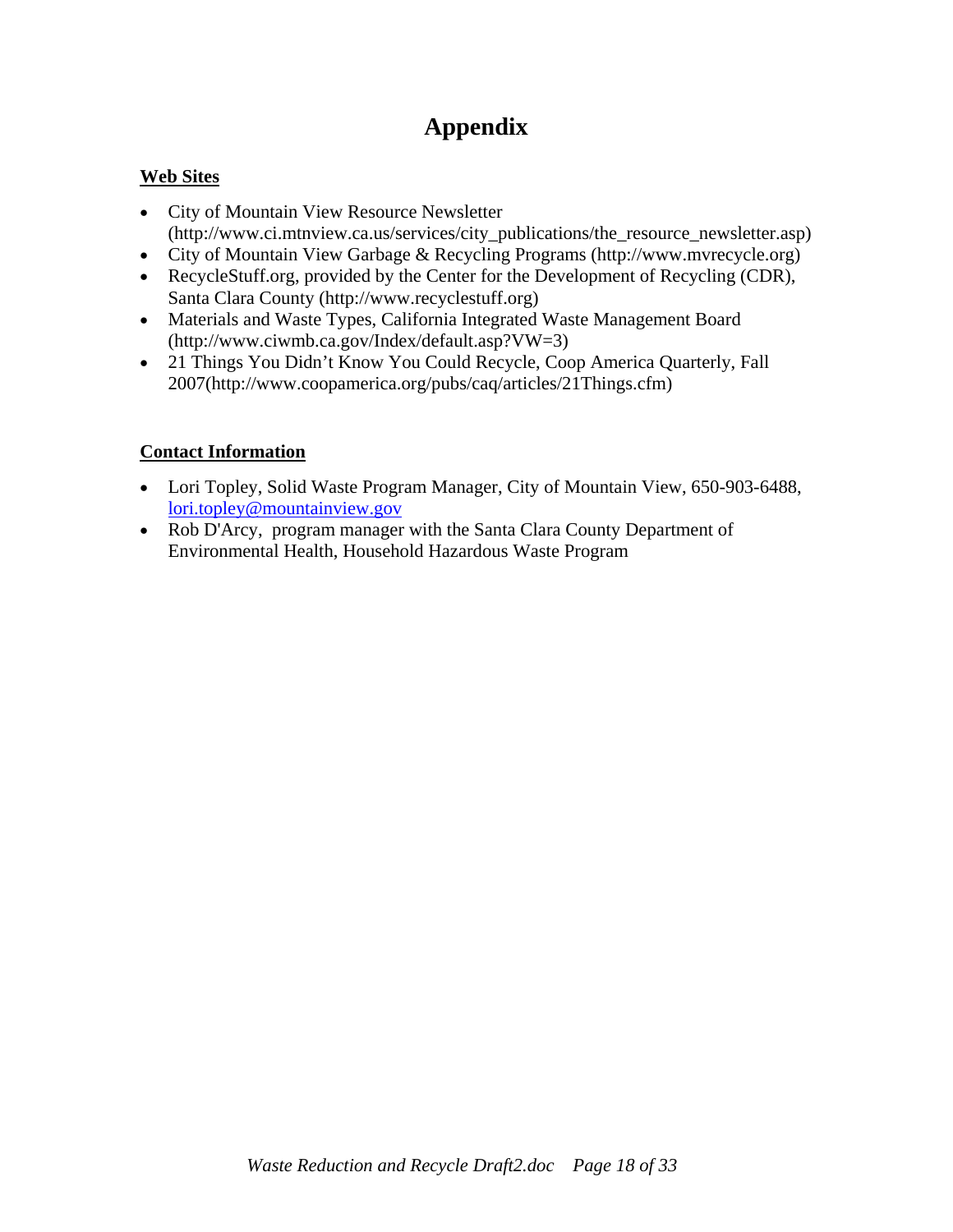**Title:** Single use bags

#### **Working Group:** Waste, Waste Reduction and Recycling

#### **Statement of Issue:**

Single use plastic bags were introduced in the United States in 1975, and became commonly used by grocery stores in 1977. They are popular because they are strong, lightweight and inexpensive to produce. California uses about 2 billion plastic bags per year (California Integrated Waste Management Board). Of these, less than 5% are currently recycled.

Plastic bags are made from petroleum based products. They cause litter, harm to marine animals, release toxins and do not degrade in landfill. Paper bags are made from precious forests, create pollution during their manufacturing process and are heavy to transport. One reusable bag replaces hundreds of single use bags.

#### **Recommendation:**

- 1. Educate the public to carry re-usable shopping bags through outreach programs.
- 2. Educate retail employees to ask if a bag is needed or "did you bring your bag today?"
- 3. Do not distribute plastic bags at city run operations, such as the Public Library.
- 4. Develop a program to distribute reusable shopping bags to city residents at little or no cost, including partnerships with bag manufacturers for "logo" opportunities
- 5. Ban use of plastic bags at the Farmers Market
- 6. Enforce compliance with current plastic bag recycling programs (Ca AB 2449)
- 7. Endorse new legislation for stronger plastic bag legislation (Ca AB 2058)

## **Environmental Impact:**

Environmental impact is potentially high. Reduced use of single use bags would reduce risk to marine life and animals and reduce dependence on petroleum based products. It would also be beneficial for the diversion from landfill of millions of bags that not biodegrade. Even the production of paper bags uses natural resources and energy, and creates pollution. Recent statistics show that Americans throw out over **100 billion plastic bags** a year, accounting for almost 2% of all landfill waste. In addition, making and transporting those bags requires more than **12 million barrels of oil**. Each year, more than **14 million trees** are cut down to make **paper bags** for US consumption alone.

This recommendation has synergies with the Communications, Public Education  $\&$ Outreach, and Green Business working group, as they developing processes to promote green business within the city.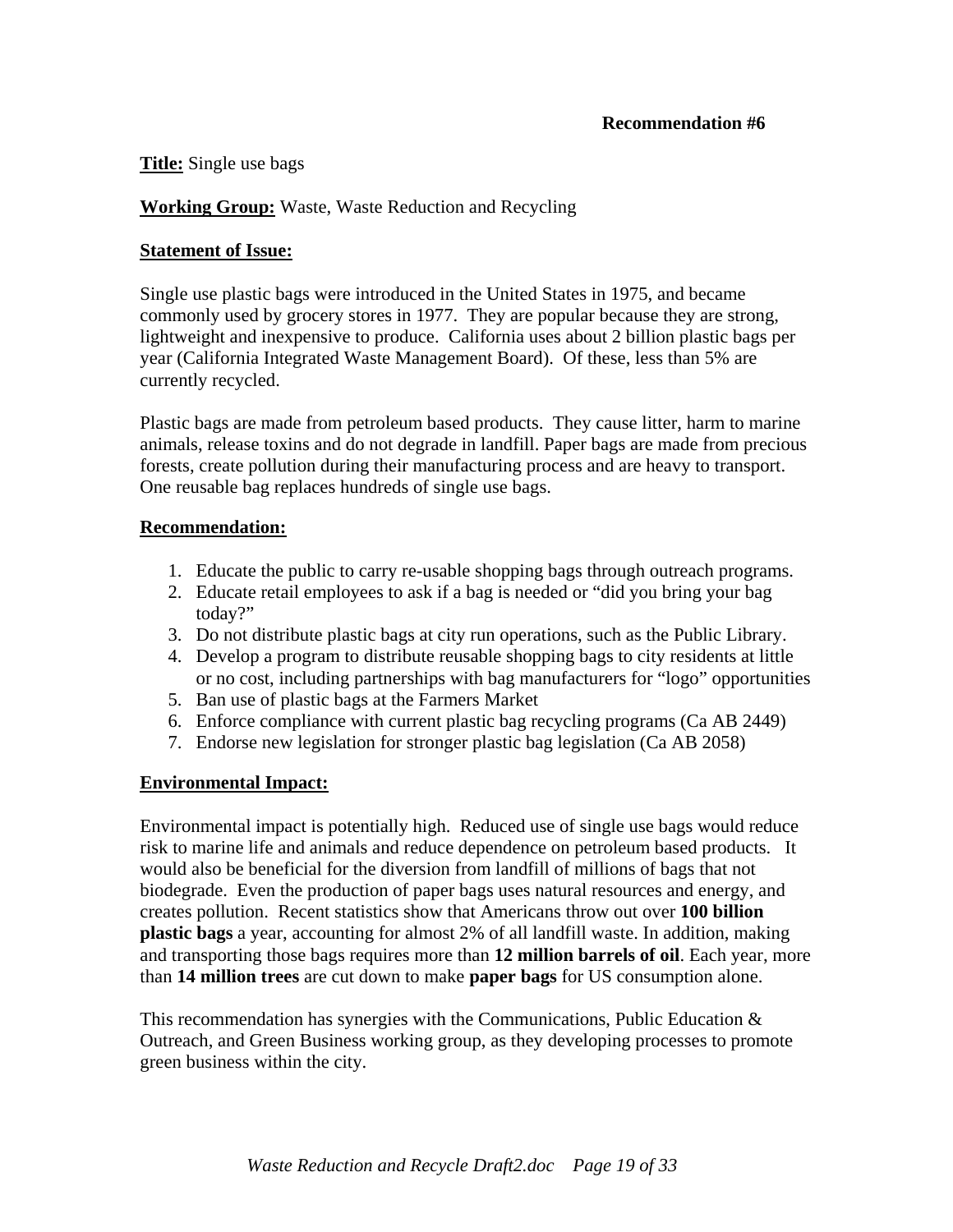#### **Fiscal Impact**

Low cost: If we bring our bag to the store (BYOB= Bring Your Own Bag). Stores save money of providing bags and gain better reputation to be more sustainable by promoting reusable ones. As an alternative stores could provide compostable bags. Stores could also provides incentives to the customers when the bring their bags, such as currently done locally by Safeway and Trader Joe's.

If the City provides bags they can offset all or nearly all expenses associated with producing the bags if they allow local companies and organizations to include their logos and other information as artwork on the bags (think of this as a NASCAR logo effect). Chico Bags has confirmed that they can work with the City to accomplish this (minimum order 500 bags).

#### **Obstacles**

- Change habits of the store employees, including packing more into each bag.
- Potential increased costs for consumers if retail outlets switch to compostable bags, or charge for re-usable bags
- Opposition from plastic bag producers and large retail chains, argued that policy would increase costs to consumers.
- Change habits of the public who need to get accustomed to bringing reusable bags with them.

#### **Partnerships**

Partner with business to supply reusable bags <http://store.chicobag.com/html/co-branding.html> Contact Information Barrett Green, customer representative/fundraiser specialist, 530-342-4426 x233, 888-496-6166 x233, fax 530-267-5434, [barrett@chicobag.com](mailto:barrett@chicobag.com)

Partner with Mountain View Public Library and Friends of the Library to educate patrons in bringing their own bag to the Library, or supply canvas as an initiative with the Library Logo.

Partner with Mountain View Voice to avoid plastic bags when delivering the newspapers or prepare a mechanism to take them back and reuse them (see Appendix at end of this section).

Chamber of Commerce Mountain View [\(http://www.chambermv.org\)](http://www.chambermv.org/)

Mountain View Farmers Market, 1-800-806-3276 (<http://www.cafarmersmkts.com/mtnview.html>)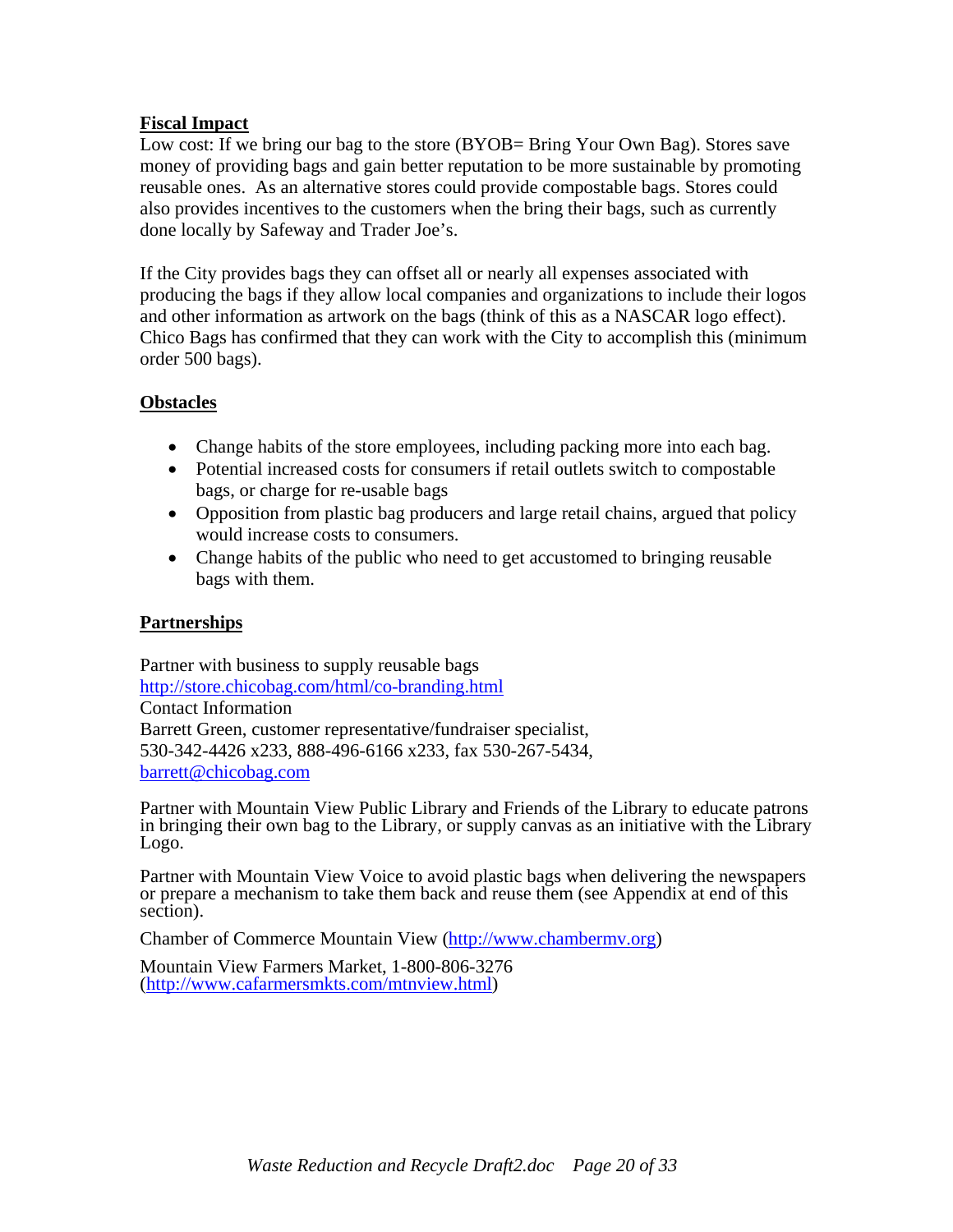## **Citations**

California Legislation

(from Californians Against Waste **[www.cawrecycles.org](http://www.cawrecycles.org/)**)

**AB 2449**, enacted in 2006, requires all California grocery stores and large retail store (over 10,000 sq.ft.) take back and recycle plastic grocery bags. The bill also requires retailers to print a message provide consumers with a bag reuse opportunity. Retailers and manufactures are required to implement a public education program, and all bags must be labeled 'Please Return to a Participating Store for Recycling.'

The program includes:

- Labeling bags to return to the store for recycling.
- Placing recycling bins in visible and accessible locations for customers.
- **The provision of reusable bags for customers to potentially purchase and use in lieu of disposable ones.**

**AB 2058** would require large grocery stores and pharmacies that distribute free plastic bags to ensure that at least 70% of those bags are kept out of the landfill by July 2011. If this goal is not met, retailers will be required to charge a 25-cent per bag 'advance disposal fee', the proceeds of which would be used to institute the toughest in the nation litter clean-up law for carryout bags. California uses about 19 billion plastic and 3.8 billion paper bags annually. The cost to retailers of providing these 'free' bags to consumers is about \$680 million annually.

The cost of managing and cleaning up the more than 95 percent of one-time use plastic bags that become litter or sent do landfill is generally borne by local governments and ultimately the taxpayers. An analysis of these costs by the San Francisco Department of the Environment found that the cost burden in that city was approximately 17 cents per bag. Extrapolating those costs out for the entire state, and the total costs to local government and tax payers for managing plastic bag litter and waste is in excess of \$3.2 billion annually.

All told, the 'free' one-time use bag is actually costing in excess of \$300 per household annually in higher costs and taxes. Even the moderately successful goal of 70 percent reduction and employing a 15 cent per bag fee for consumer that forget their bag, California would experience a nearly 50 percent reduction in bag related costs—or \$1.7 billion annually.

## [Testimony from a vendor at the Farmer's Market:](http://www.cawrecycles.org/)

["Well I wasn't sure what to expect this year regarding plastic bags \(we do have to buy](http://www.cawrecycles.org/)  [those ourselves\) but I'm pleasantly surprised at how many people bring their own bags.](http://www.cawrecycles.org/)  We do over 30 Bay area markets a week during our 6-7 week season and I usually go [through several thousand bags a year. This year we have seen at least a 60-70% drop](http://www.cawrecycles.org/)  [in usage and the last order of bags I purchased were bio-degradable plastic. You'll be](http://www.cawrecycles.org/)  [happy to hear that most people in general have their own baskets or cloth bags that they](http://www.cawrecycles.org/)  [bring along to the markets.](http://www.cawrecycles.org/) 

[It seems that the trend is catching on!"](http://www.cawrecycles.org/)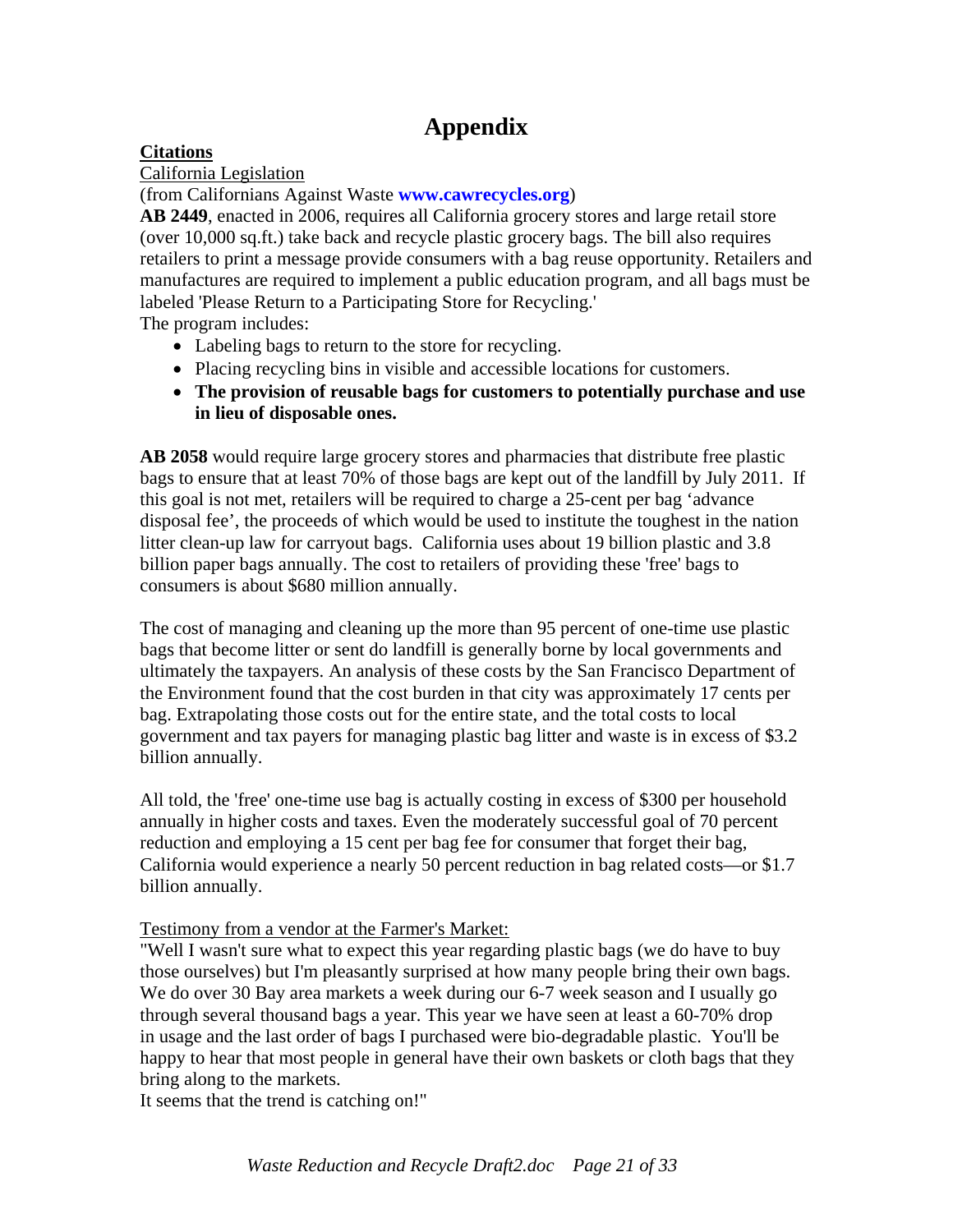#### **Web Sites (not referenced in footnotes)**

[Californians against waste:](http://www.cawrecycles.org/issues/current_legislation/ab2449_06)  [http://www.cawrecycles.org/issues/current\\_legislation/ab2449\\_06](http://www.cawrecycles.org/issues/current_legislation/ab2449_06) [http://www.cawrecycles.org/living\\_green/bags/tips](http://www.cawrecycles.org/living_green/bags/tips)

Taxes on plastic bags proposed by Assembly: [http://news.sympatico.msn.ca/Plastic+Bags+Tax+Proposed+in+CA+Assembly/Globally](http://news.sympatico.msn.ca/Plastic+Bags+Tax+Proposed+in+CA+Assembly/GloballyMinded/ContentPosting.aspx?isfa=1&newsitemid=d7d311e4-dd51-4f6c-81c8-55472a033e4b&feedname=RETHOS&show=False&number=0&showbyline=True&subtitle=&detect=&abc=abc&date=True) [Minded/ContentPosting.aspx?isfa=1&newsitemid=d7d311e4-dd51-4f6c-81c8-](http://news.sympatico.msn.ca/Plastic+Bags+Tax+Proposed+in+CA+Assembly/GloballyMinded/ContentPosting.aspx?isfa=1&newsitemid=d7d311e4-dd51-4f6c-81c8-55472a033e4b&feedname=RETHOS&show=False&number=0&showbyline=True&subtitle=&detect=&abc=abc&date=True) [55472a033e4b&feedname=RETHOS&show=False&number=0&showbyline=True&subt](http://news.sympatico.msn.ca/Plastic+Bags+Tax+Proposed+in+CA+Assembly/GloballyMinded/ContentPosting.aspx?isfa=1&newsitemid=d7d311e4-dd51-4f6c-81c8-55472a033e4b&feedname=RETHOS&show=False&number=0&showbyline=True&subtitle=&detect=&abc=abc&date=True) [itle=&detect=&abc=abc&date=True](http://news.sympatico.msn.ca/Plastic+Bags+Tax+Proposed+in+CA+Assembly/GloballyMinded/ContentPosting.aspx?isfa=1&newsitemid=d7d311e4-dd51-4f6c-81c8-55472a033e4b&feedname=RETHOS&show=False&number=0&showbyline=True&subtitle=&detect=&abc=abc&date=True)

<http://store.chicobag.com/html/co-branding.html>

Pacific Protection Initiative: [http://www.healthebay.org/currentissues/ppi/theneed\\_bags.asp](http://www.healthebay.org/currentissues/ppi/theneed_bags.asp)

#### **Contact Information**

 Mark Murray Executive Director [Californians Against Waste](http://www.cawrecycles.org/) 

Chico bags:<http://store.chicobag.com/> Barrett Green, customer representative/fundraiser specialist, 530-342-4426 x233, 888-496-6166 x233, fax 530-267-5434, [barrett@chicobag.com](mailto:barrett@chicobag.com)

Bags on the run:<http://www.bagsontherun.com/>

Compostable bags: [http://www.ecoproducts.com/Home/home\\_biobags/home\\_index\\_biobags.htm](http://www.ecoproducts.com/Home/home_biobags/home_index_biobags.htm)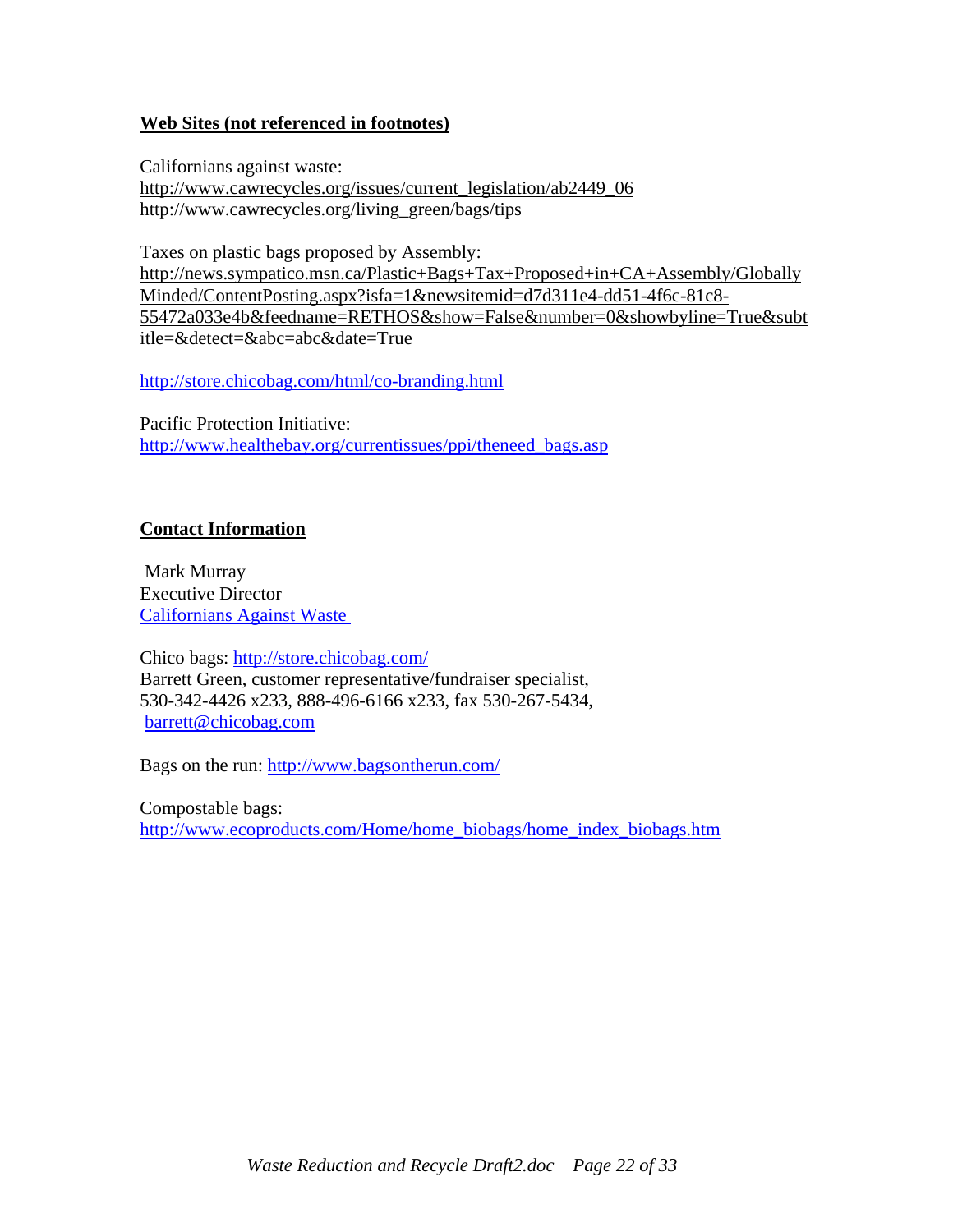## **Title:** Recycling & Waste Management in Multi-Family Dwellings

## **Working Group:** Waste, Reduction & Recycling

#### **Statement of Issue:**

Establishing recycling programs for residents of multi-family dwellings (MFDs) is a challenge**.** [18](#page-22-0) MFD residents generate a large amount of a community's residential waste and want to recycle, but don't know how to participate. One survey conducted by a local low-income housing group cited recycling as one of the top three things people wanted in their community.  $19$  Issues that have to be overcome include:

- Curbside programs for individual households are not suited to MFDs.
- Many MFD buildings were not designed with recycling in mind, they typically have little space in individual units or in common areas for the collection and storage of recyclables.
- Residents are ill informed about the need to recycle and how to do so.
- Language and cultural barriers and misunderstanding.
- MFD management may be hesitant to participate

## **Recommendations:**

 $\overline{a}$ 

1.Communicate the value of increased recycling to MFD residents by:

- Developing campaigns using Posters/Leaflets/direct mail, phone calls and onsite visits that are in the relevant language/ethnic/cultural context.
- Making presentations to residents & relevant community groups. Describe environmental and cost benefits of recycling to both building residents and property owners.
- 2. Make recycling easy for MFD residents:
	- Develop a specialized container to collect and transport their recyclables i.e. 'Recycling Buddy' (sponsored by local businesses & provided on an economic sliding scale) to centralized recycle locations.
	- Label all containers clearly in all the main languages in Mountain View.
	- Develop a program of visits by recycling advocates to audit each location and develop a plan of action for improvements if necessary.
- 3. Create a supportive recycling network at each MFD
	- Create a volunteer Corps. 'Recycling Rangers' (e.g. Scouts, high school kids or recycling advocates) for bringing recyclables to collection points, circulating program information, informing people on recycling benefits etc.
	- Identify a complex 'point person' for the program.
	- Set up a virtual & real network to help these people stay connected, learn from each other and remain motivated etc.
	- Develop incentive competitions for complexes that meet recycle goals.

<sup>18</sup> http://www.ciwmb.ca.gov/lglibrary/innovations/Multifamily/Summary.htm

<span id="page-22-1"></span><span id="page-22-0"></span><sup>&</sup>lt;sup>19</sup> http://www.rethinkwaste<u>.org/mfd\_recyccoords.php?id=mfdrecycpros</u>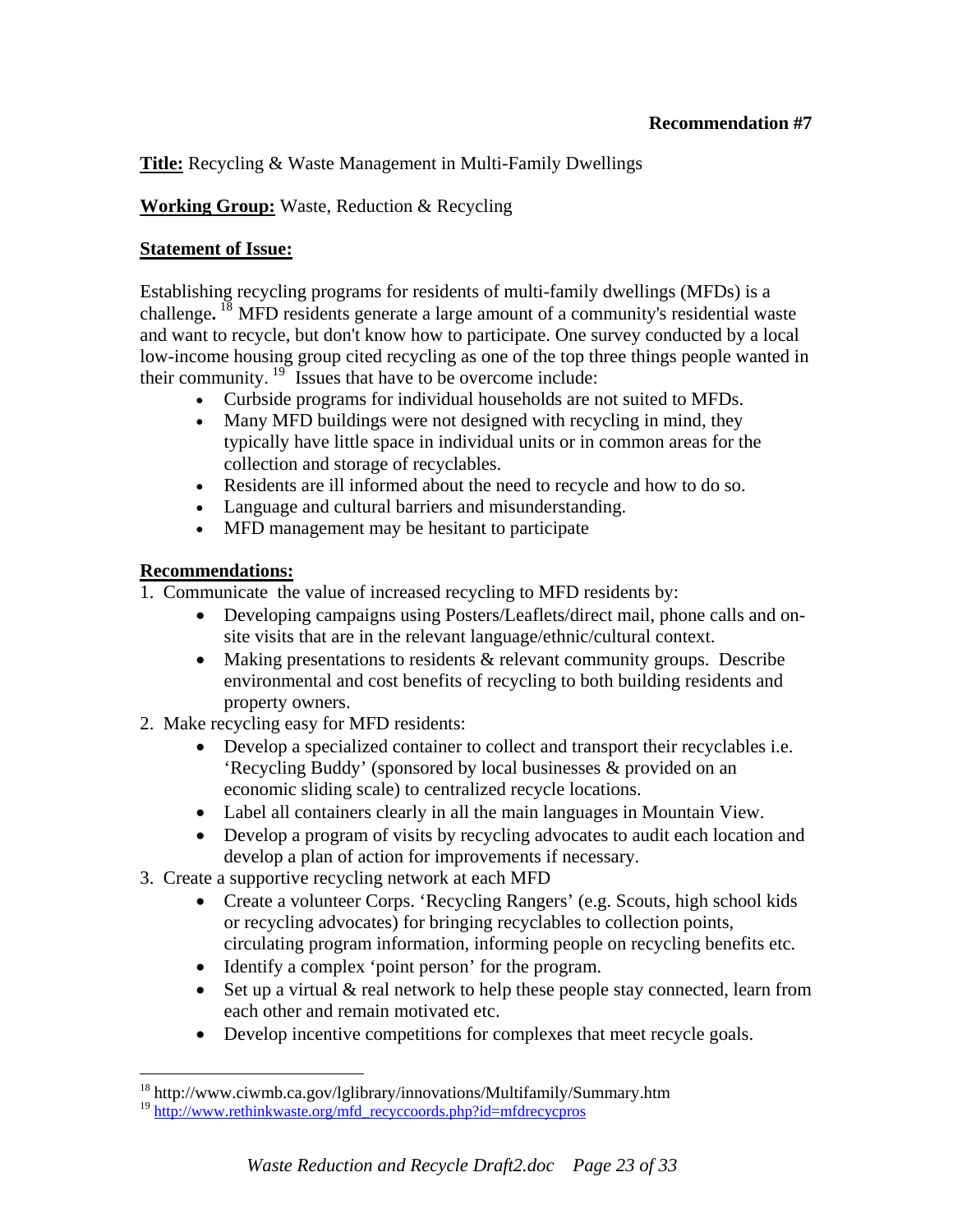- 4. Involve MFD owners and property management
	- Provide professional support from recycling planners to assist property owner in designating appropriate space for centralized recycling containers, include incentives of simplified permit process or fee reduction if necessary
	- Work with property managers to encourage recycling of landscape waste (requires waste hauler support as well)
	- Implement programs with incentives to meet complex recycle goals.
	- Follow up with mandatory enforcement by fines when goals are not met.

## **Environmental Impact:**

Increasing MFD recycling can help divert significant quantities of materials from the solid waste stream. Curbside diversion rates for MFDs averages 14.6 percent compared to 16.0 percent for single family households. Also, each multi-family household set out an average of 0.14 tons of recyclable materials per year compared to 0.23 tons per single family household per year. If the MFDs rates are brought up to at least that of single family homes, it will help increase the environmental quality of life; reduce the amount of GHG emitted by landfills as well as the need areas required for landfill expansion.<sup>[20](#page-23-0)</sup>

Synergies exist with the Communication and Outreach working group.

## **Fiscal impact:**

- Medium (\$30,000 \$100,000) in the short term as the programs are being developed.
- Low (\$10,000 \$30,000) after the start up phase**.**
- On-going extra cost for hauling an processing recycled materials could be offset by the benefit of increased marketable clean recycled goods.

## **Obstacles:**

- Space constraints in individual units and communal areas
- Uninformed tenants and language and cultural challenges
- Existing practices, requires change in habits and extra effort
- Landlord/management company resistance and lack of motivation
- Legislative resistance to compelling participation by mandating fines for noncompliance
- Increased cost for collection and processing of waste

## **Partnerships:**

Coca-Cola/NRC Recycling Bin Grant Program (www.**bingrant**.org). Green Citizen (www.**[greencitizen](http://www.greencitizen.com/)**.com).

Californians Against Waste (www.cawrecycles.org)

Relevant Community organizations for promotion of programs e.g. Churches,

<span id="page-23-0"></span> $\overline{a}$ <sup>20</sup> <http://www.epa.gov/epaoswer/non-hw/recycle/multi.txt>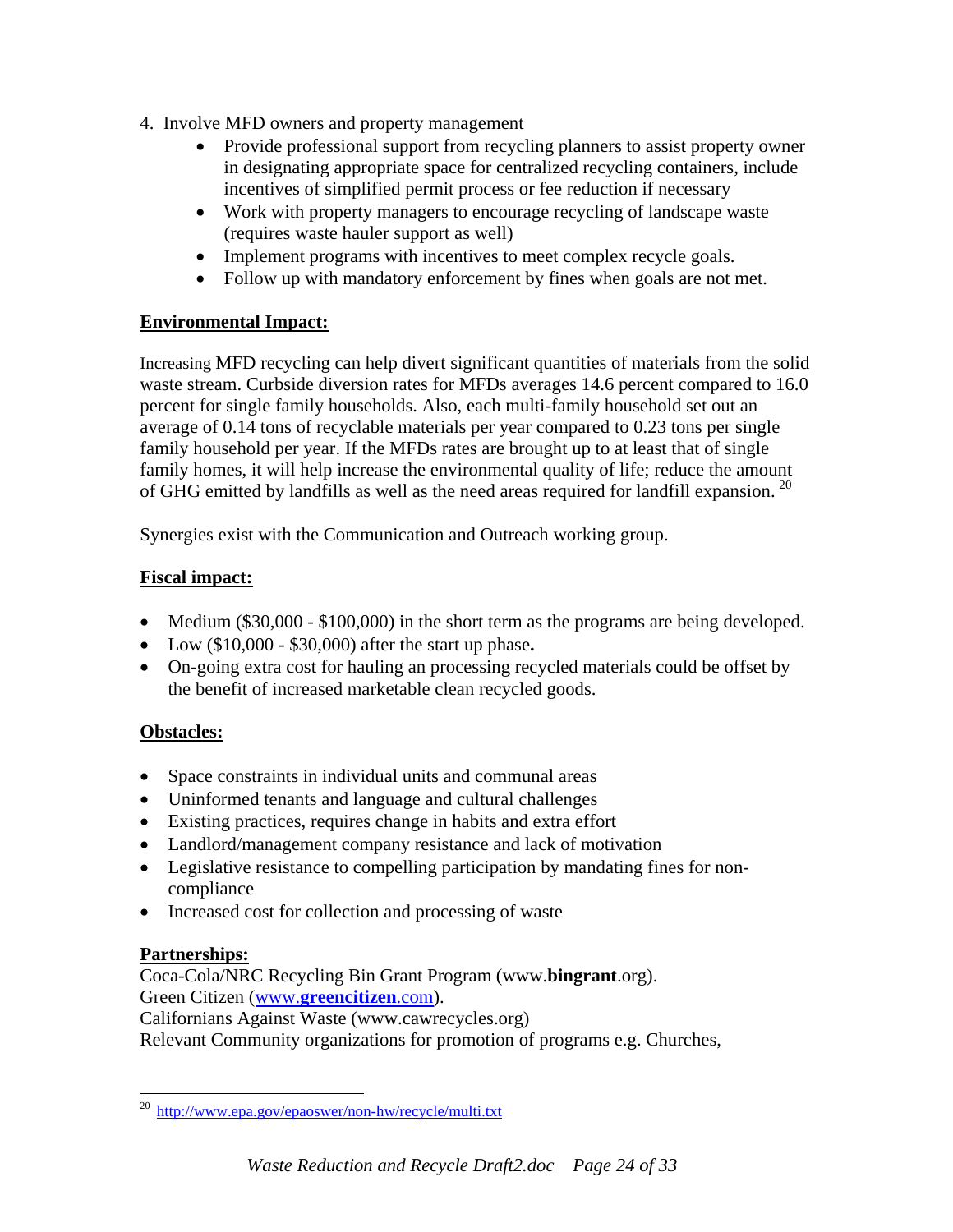**Title:** Provide accessible and visible recycling bins in public places and businesses.

## **Working Group:** Waste, Waste Reduction and Recycling

## **Statement of Issue:**

There is a lack of recycling bins around the city, both in public places and in local businesses. If recycle bins were more easily available, more people would utilize them. This would increase the amount of trash diverted from landfill as well as raise public awareness for recycling. As sensitivity to environmental issues increases in our community, many people will want to "do the right thing" and recycle, especially if it does not take any extra effort on their part.

## **Recommendations:**

- 1. For every public location where there is a trash can, there should at least be a container recycle bin (glass/plastic/metal) and ideally one for mixed paper as well.
- 2. These bins should be clearly designated for recycled materials to alleviate contamination with garbage. Differentiation could be achieved by size and shape of openings for containers, consistent color of bins for different types of materials, and/or clear marking in several languages. We must make it just as easy for someone to dispose of recyclable material in the appropriate way as it is for someone to throw an item in the trash.
- 3. In food establishments which generate organic waste and utilize compostable cups and utensils, there should be an accessible compost recycle collection area to avoid sending compostable material to landfill.
- 4. Recycle containers should be placed in city parks, along major streets, downtown, at transit centers, in the Civic Center area, near restaurants with take-out service, at stores and markets, at the Farmer's Market, and at all major events and festivals.

## **Environmental Impact:**

<u>.</u>

- Increased recycling diminishes waste going to landfill and the resulting GHG.
- Using recycled material to generate new products conserves our natural resources and minimize the pollution and ecosystem damage caused by the extraction of virgin resources, manufacturing and transportation.
- Using recycled materials to produce new products decreases energy use and GHG production  $.21$  $.21$
- When establishments utilize compostable plates and utensils they must be incorporated into organic composting systems since they will not decompose in standard landfill.

<span id="page-24-0"></span> $21$  Manufacturing one ton of aluminum cans from its virgin source, bauxite, uses 229 million Btus. Producing the same ton of cans from recycled aluminum uses only 8 million Btus., an energy savings of 96%. -Jeffrey Morris, "Recycling Versus Incineration: An Energy Conservation Analysis" Journal of Hazardous Materials 47 (1996) pp.227-293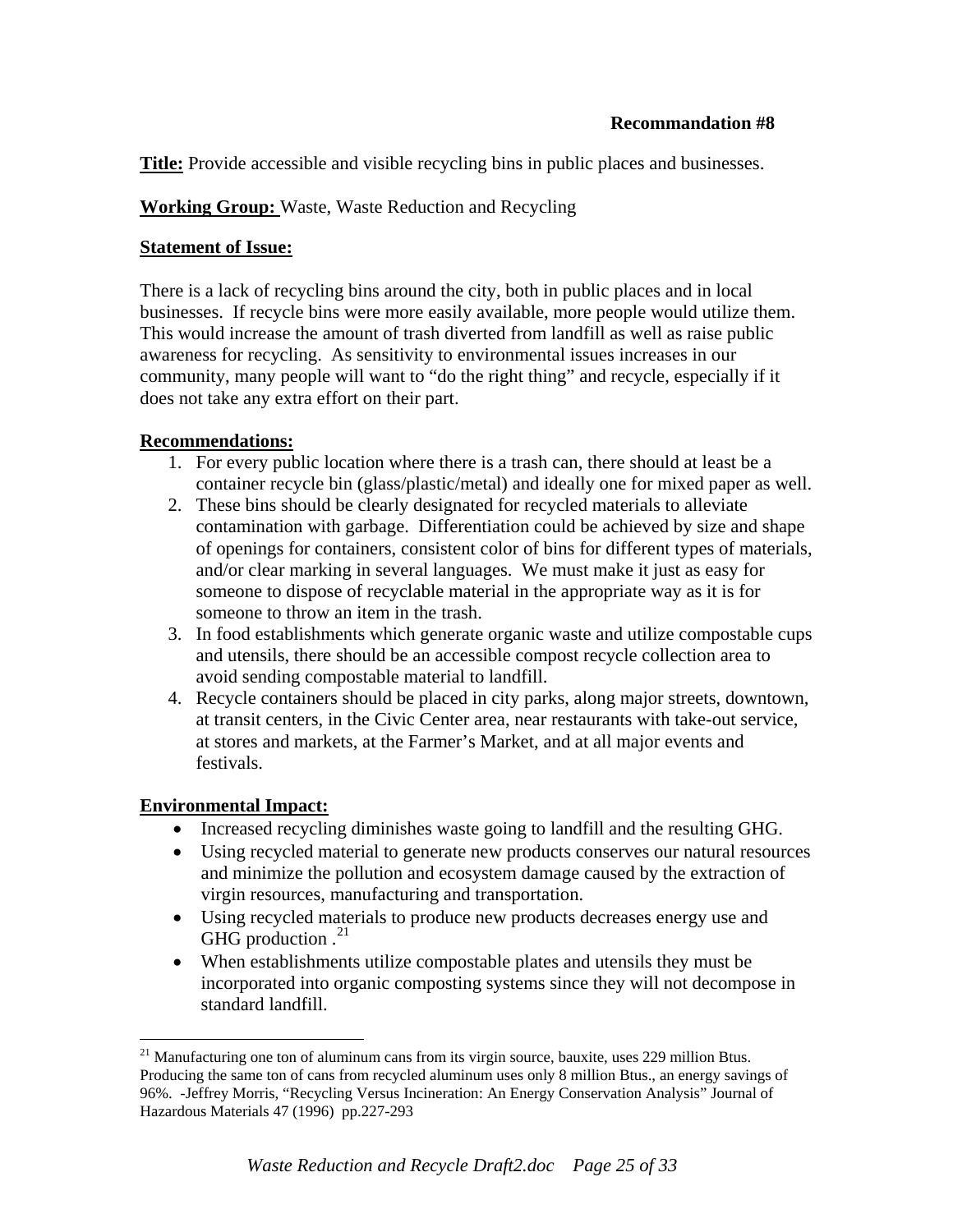#### **Fiscal Impact**

Medium Cost (\$30,000 - \$100,000) to purchase and place additional recycling bins.

There will be continuing annual cost to for recycle bin collection and processing from increased number of locations. Even though sorting technology at debris processing facilities has improved, much higher diversion rates are possible with "clean" recyclable materials, so a higher percentage will be marketable.

Potential cost benefits could be realized from the sale of the additional recycled material to the marketplace. Also, increased diversion from landfill means cost savings in use of landfill facilities, extending the life-span of the facility.

#### **Obstacles**

- Resistance from businesses to devote more space to recycle bins
- Extra cost burden on disposal pick-up program which may need to be funded by fee increases.
- Effectiveness depends on public participation and cooperation.

#### **Partnerships**

California Dept. of Conservation. City of Mountain View. Local Businesses. Chamber of Commerce. Accenture Technology Labs. - has developed a technology with sensors in the recycling bins to indicate if a bin is full and ready for pick-up, or not.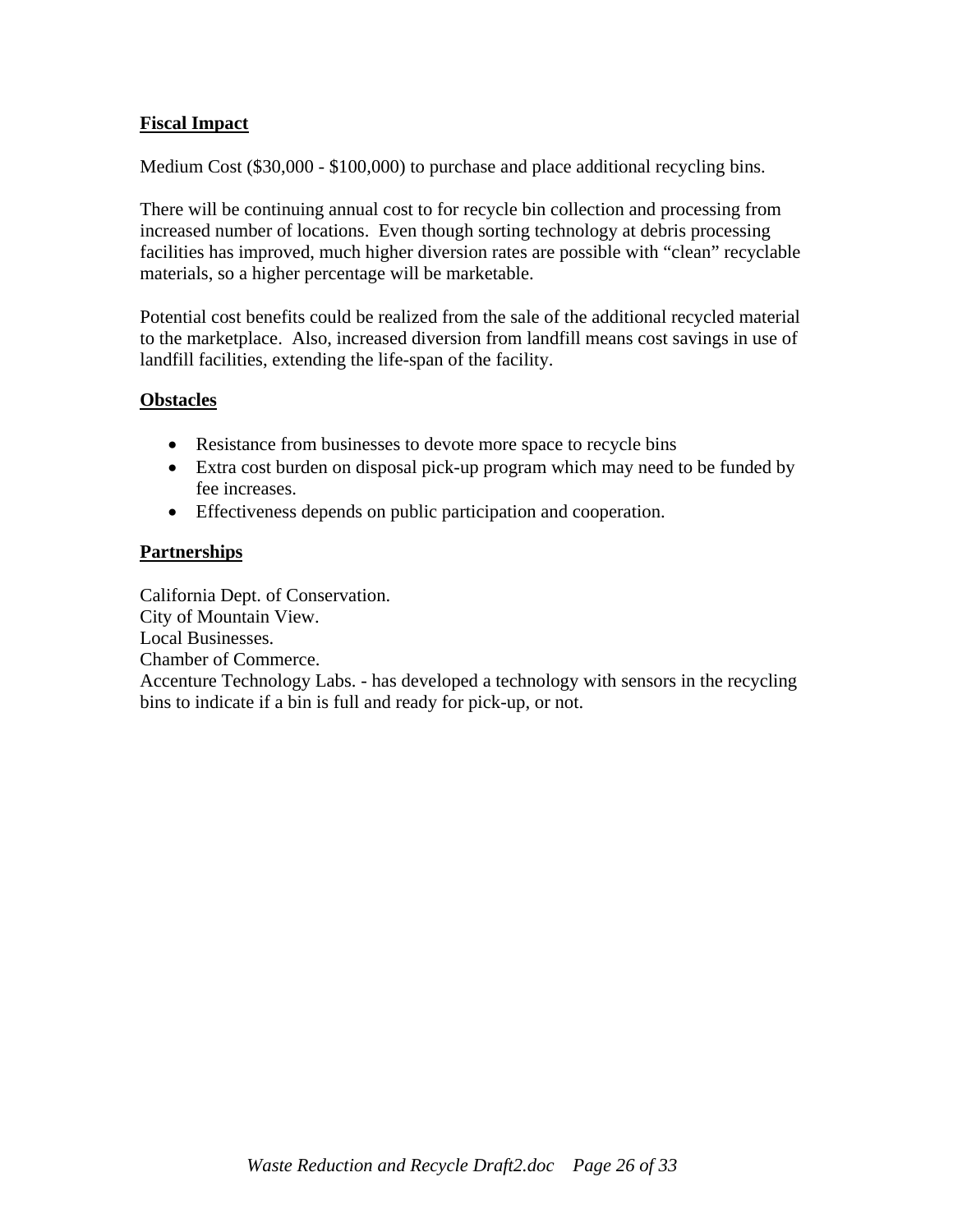#### **Citations :**

Accenture Technology Labs [http://www.accenture.com/Global/Services/Accenture\\_Technology\\_Labs/default.htm](http://www.accenture.com/Global/Services/Accenture_Technology_Labs/default.htm)

Live Earth Farm: <http://www.liveearthfarm.com/>

**"What else should I bring?** We encourage you to bring your own picnic plates and utensils in order to minimize unrecyclable garbage. We will have a washing station, where you can rinse them when you are through eating. "

Tzu Chi: [http://www.tzuchi.org](http://www.tzuchi.org/)

## **Web Sites**

[http://www.conservation.ca.gov/index/news/2003%20News%20Releases/Pages/NR2002-](http://www.conservation.ca.gov/index/news/2003%20News%20Releases/Pages/NR2002-Op-Ed_02-25.aspx) [Op-Ed\\_02-25.aspx](http://www.conservation.ca.gov/index/news/2003%20News%20Releases/Pages/NR2002-Op-Ed_02-25.aspx)

[http://www.conservation.ca.gov/index/news/2002%20News%20Releases/Pages/nr2002-](http://www.conservation.ca.gov/index/news/2002%20News%20Releases/Pages/nr2002-23%20recycling%20grants.aspx) [23%20recycling%20grants.aspx](http://www.conservation.ca.gov/index/news/2002%20News%20Releases/Pages/nr2002-23%20recycling%20grants.aspx)

[http://www.conservation.ca.gov/index/news/2005%20News%20Releases/Pages/nr2005-](http://www.conservation.ca.gov/index/news/2005%20News%20Releases/Pages/nr2005-28_recycling_grants.aspx) [28\\_recycling\\_grants.aspx](http://www.conservation.ca.gov/index/news/2005%20News%20Releases/Pages/nr2005-28_recycling_grants.aspx)

Main site: <http://www.conservation.ca.gov/dor/Pages/Index.aspx> opinion on recycling:

[http://www.healinghq.com/index.php?option=com\\_content&task=view&id=54](http://www.healinghq.com/index.php?option=com_content&task=view&id=54) how to start a program:

<http://www.bottlesandcans.com/start.php>

grants from the Department of Conservation: [http://www.conservation.ca.gov/index/news/2004%20news%20releases/Pages/nr2004-](http://www.conservation.ca.gov/index/news/2004%20news%20releases/Pages/nr2004-04_doc_recycling_grants.aspx) [04\\_doc\\_recycling\\_grants.aspx](http://www.conservation.ca.gov/index/news/2004%20news%20releases/Pages/nr2004-04_doc_recycling_grants.aspx)

## **Contact Information**

Lori Topley, Solid Waste Program Manager, City of Mountain View Heidi Melander, Northern California Recycling Association Dan Sharoni, Accenture Technology Labs (dan.sharoni@accenture.com )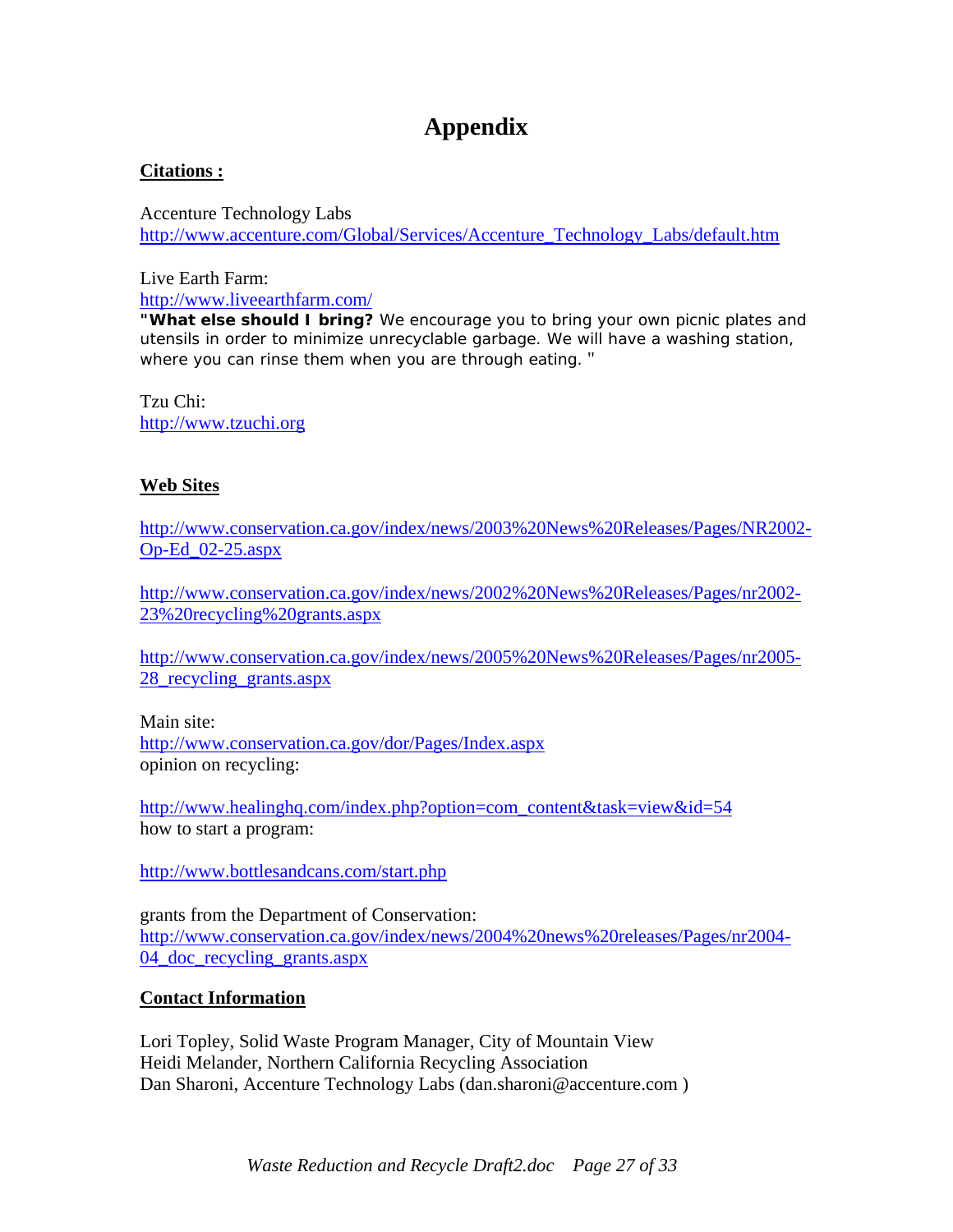**Title:** Waste reduction and recycling programs in the local schools

**Working Group:** Waste, Waste Reduction, and Recycling

## **Statement of Issue**

The eight schools that comprise the Mountain View Whisman School District (MVWSD) present a significant opportunity to the City in the arena of waste reduction and recycling. In addition to the potential for further reducing and diverting the materials that are added to the waste stream by the schools, they are also an important resource for community education and behavior change in how households manage their conservation and recycling practices.

In Mountain View, where a vast array of first languages is spoken, many residents don't develop mastery of English. While children has long been a source of education and behavior change for their families, this is especially important when the adults in their families have little opportunity to learn about specific issues and practices that are of significance to the larger community.

Educating students about the importance of environmental sustainability by incorporating related topics into the curriculum and teaching them how to make wise and practical choices about purchase, packing, consumption, and disposal of food as well as other materials that they routinely use (e.g. paper, natural gas, and electricity), results in several notable outcomes:

- Further reduction in consumption of and increase in properly sorted and diverted material at their schools
- Increased awareness and knowledge about sustainability related issues
- Development of personal practices and behaviors that are environmentally beneficial and will have life-long impact
- Diffusion of learning and practices to their families; reduced consumption and increased diversion over time

## **Recommendation**

Partner with the Mountain View Whisman School District to create waste reduction and recycling programs in the schools by doing the following:

- 1. Sponsor and form a joint task force representing the City and the MVWSD to develop detailed feasibility and implementation recommendations for a waste reduction and recycling pilot program at least one school, and then extend it to the rest of the district.
- 2. Explore the creation of partnerships between local businesses and schools to supplement the resources available to schools to become "green," and maximize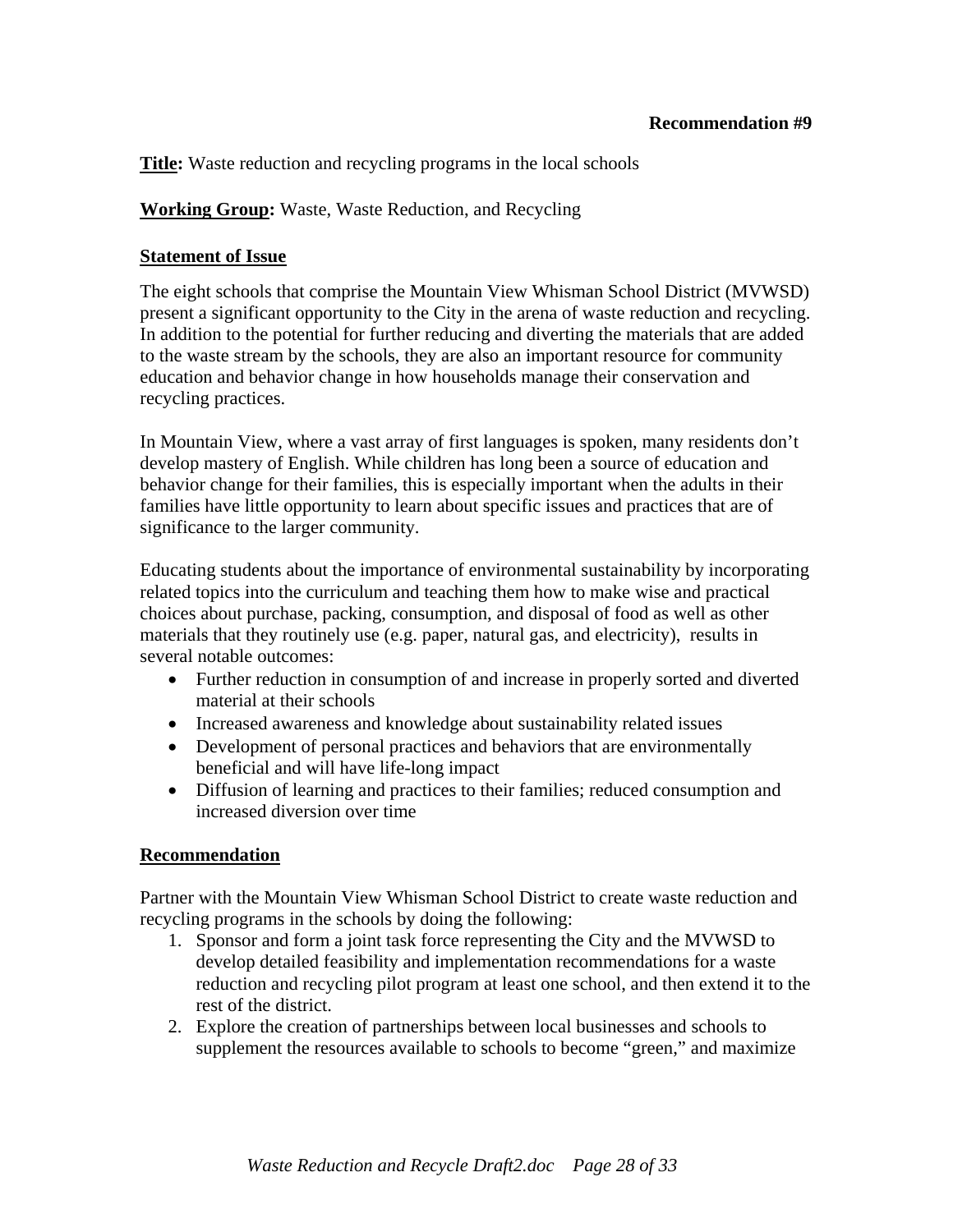the opportunities for intra-community collaboration, education, and involvement. $^{22}$ 

- 3. Extend the partnership to include the Los Altos School District where many Mountain View residents are students.
- 4. Utilize the research and recommendations contained in the extensive report prepared by Stanford students for their Public Policy seminar (Puerta, O., Rubino, R., Sepe, C., Whinery, T., & Woolley, J. (2008, March). *"Greening" Mountain View Elementary Schools: An Analysis of Options for the Mountain View Whisman School District to Reduce Greenhouse Gas Emissions and Preserve Natural Resources.* Report prepared for the City of Mountain View and the MVWSD.).
- 5. Implement a Zero Waste Lunch program at all schools.  $^{23}$  $^{23}$  $^{23}$

## **Environmental Impact[24](#page-28-1)**

- Reduction of waste created<sup>[25](#page-28-2)</sup>
- Increase in waste diversion rates
- Increased community awareness of waste issues.

## **Fiscal Impact**

- Sponsorship and eventual implementation of school greening programs may require additional city (and school district) staff.
- Reduction in waste results in reduced hauling and disposal costs to schools
- Increased adoption of conservation activities, such as recycling handouts, double sided printing, turning off electronics on standby, etc., will reduce (or offset) the cost of supplies, electricity, heat, etc. to schools

## **Obstacles**

 $\overline{a}$ 

Because the MVWSD is not under the jurisdiction of the city, the city will not have a direct role in driving the activities that could result in environmental and financial benefits. The city will need to establish a partnership with the school district, including identifying roles and responsibilities, and determine the other investments it is willing to make in the school system to increase its environmental sustainability.

 $22$  Other partnerships and pilots currently being explored by the city, e.g. with Google, suggest opportunities for collaboration that will benefit the schools and the community in the area of waste reduction and diversion.

<span id="page-28-0"></span><sup>&</sup>lt;sup>23</sup> For more information on Zero Waste Lunch programs see the California Integrated Waste Management Board web site at<http://www.ciwmb.ca.gov/schools/wastereduce/Food/ZeroWaste.htm> and http://www.wastefreelunches.org/

<span id="page-28-1"></span> $\frac{1}{24}$  $\frac{1}{24}$  $\frac{1}{24}$  These are the potential benefits of actual implementation of a "greening" program in schools. These recommendations address a partnership with the MVWSD and will not in themselves result in direct environmental or fiscal benefits; rather, they may require an investment by the city.

<span id="page-28-2"></span><sup>&</sup>lt;sup>25</sup> It is estimated that each child who consumes a disposable lunch creates approximately 67 pounds of waste per year (<http://www.wastefreelunches.org/>). Incremental progress and education would reduce this number and likely household waste as well.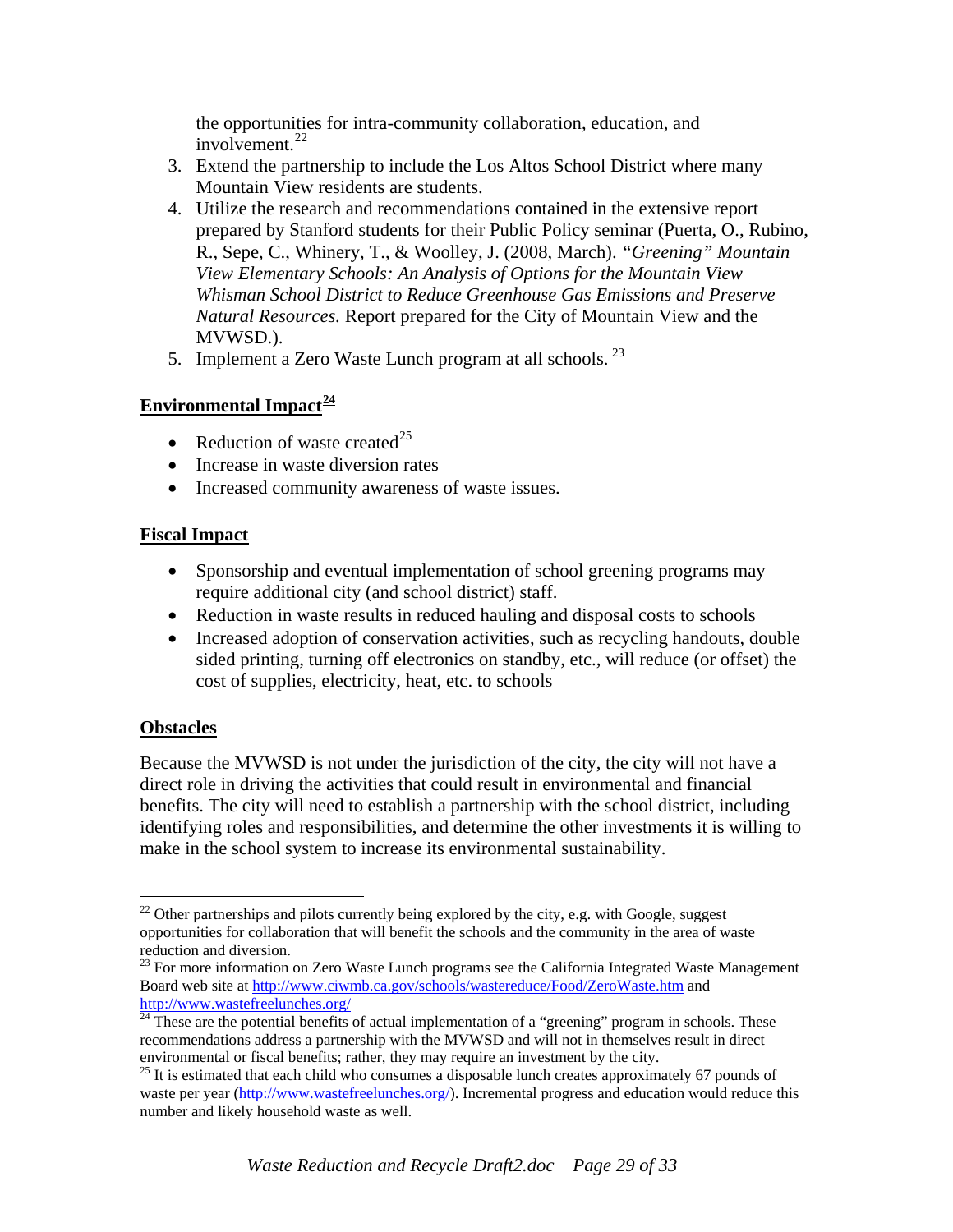#### **Partnerships**

Go Green Initiative, Kate Jupina, Operations Manager, 925-484-1851 Pleasanton, CA 94556 [www.gogreeninitiative.org](http://www.gogreeninitiative.org/) See especially their Planning Guide, http://gogreeninitiative.org/PDF/PlanningGuide.pdf

Green Schools Initiative Deborah Moore, 510-525-1026 [www.greenschools.net](http://www.greenschools.net/)

Encinal and Laurel Schools, Menlo Park/Atherton

California Integrated Waste Management Board <http://www.ciwmb.ca.gov/schools/wastereduce/Food/ZeroWaste.htm>

Zero Waste Alliance [http://www.zerowaste.org](http://www.zerowaste.org/) 

# **Appendix**

#### **Web Sites**

Community Outreach Program that includes providing information about city programs and services in several languages [http://www.mountainview.gov/city\\_hall/city\\_managers\\_office/community\\_outreach.asp](http://www.mountainview.gov/city_hall/city_managers_office/community_outreach.asp)

The Foundation for Environmental Education; solar schools program <http://the-environment.org/index.html>

Zero-Waste Lunch Programs Obentec, Inc. [\(www.obentec.com](http://www.obentec.com/))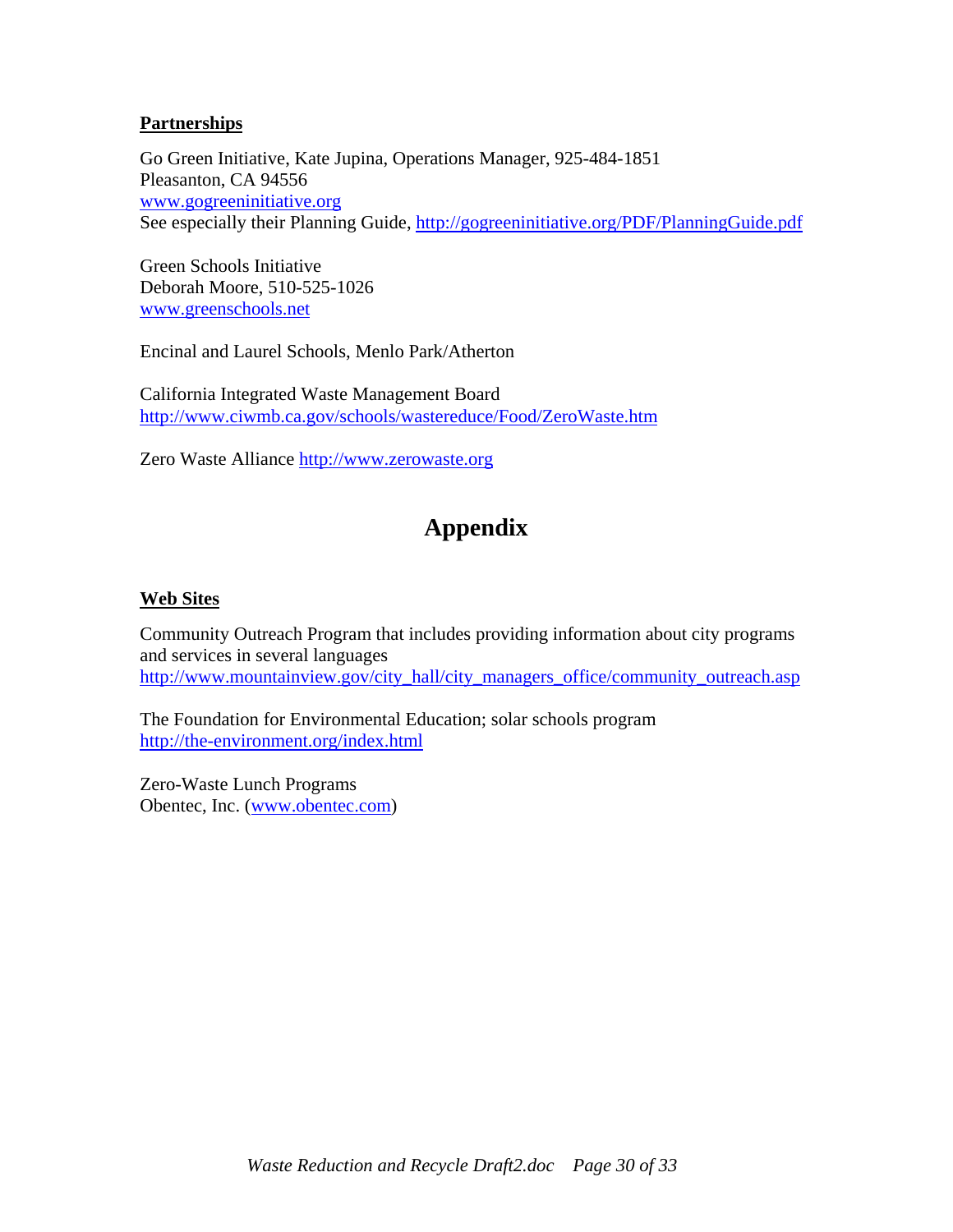#### **Title:** Material and product re-use

## **Working Group:** Waste, Waste Reduction and Recycling

#### **Statement of Issue**

As established in this section of the task force report, it is essential that the City and its residents do everything they can to reduce output to the waste stream. Reuse of materials and products is a key component of any such effort.

#### **Recommendations**

1. Establish more regular Annual City-Wide Garage Sale and Community Yard Sales (currently, city-wide garage sales take place only once a year) and promote reuse of materials and products by public education, and by establishing, enhancing, and promoting these sales.

2. Identify existing web-based tools for recycling and free-cycling materials and products to new owners. Centralize reference to these web sites through the City web pages. Create customized search tools which would allow residents to search across multiple recycled and free-cycled product sites at one time.

3. Support a regular Used Goods Market to which residents can bring used items that they wish to exchange with or sell or donate to others in the community. This market should be held at least once a month and could take place alongside the Farmers' Market on Sundays. The types of items sold or traded could include any household or personal item (excluding food items).

## **Environmental Impact**

- Reduced purchase of new goods will result in reduced manufacture and transport of such items and hence in reduced production of GHGs
- Reductions in the quantity of discarded items will delay their contribution to landfills.
- Greater interaction between residents from all over Mountain View will strengthen the community, and lead to more ideas on reducing the production of GHGs.

#### **Fiscal Impact and Synergies**

There are some low administrative costs associated with sponsoring more frequent Community-wide sales.

The cost will to set up and support web site access will be ongoing but will require a minor amount of staff time, and will be low cost.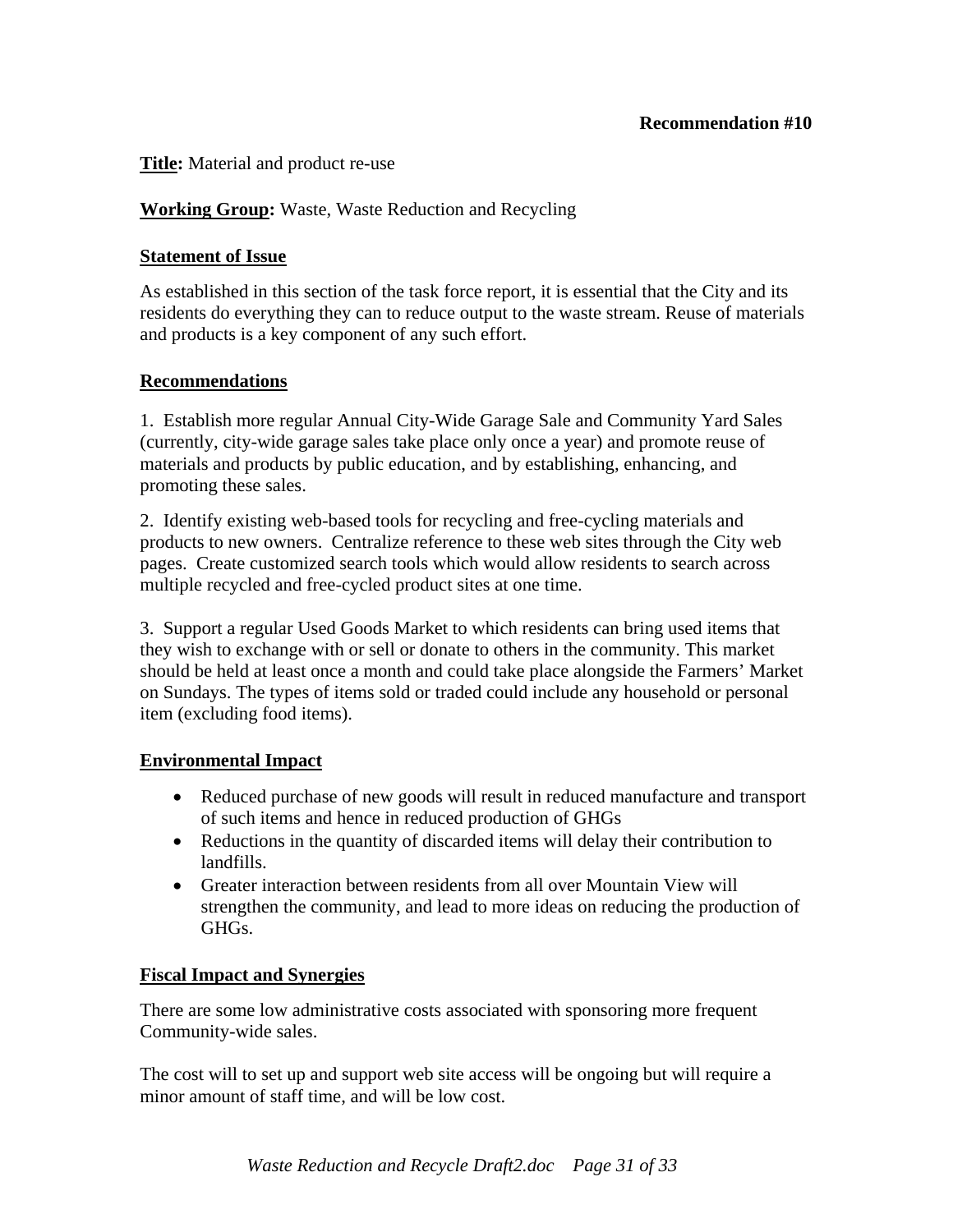The cost for setting up/facilitating the Market should be small, while the gain should come from reduced landfill tipping fees.

Synergies exist with the Communications, Public Education & Outreach working group

## **Obstacles**

- Existing second-hand stores may object to the plan, but on the other hand could find the Used Goods Market to be a good place to augment inventory for resale.
- Limited City staff resources
- The availability of parking near the Farmers Market would be reduced, but the establishment of a goods drop-off and pick-up area for very short duration stopping would ameliorate this.

## **Partnerships**

Ideal partnerships would be with those able and willing to create customized search tools that would allow Mountain View residents to search across multiple recycled and freecycled materials and products sites at one time.

California Farmers' Market Association Goodwill Green citizen

# Appendix

## **Web Sites**

Re-use and Free-cycle web sites include:

- Craigs List (http://sfbay.craigslist.org/sby/sss/)
- Freecycle.org (http://www.freecycle.org/group/United%20States/California/Mountain%20View)
- Google Groups: Mountain View Freeshare (http://groups.google.com/group/mv\_ar\_freeshare?lnk=)
- Resource Area for Teaching (RAFT) (http://www.raft.net)
- Yahoo Groups: Mountain View Free Recycling Group (http://groups.yahoo.com/group/mvfree/?yguid=20944555)
- TechSoup.org: Computer Recycling and Reuse ([http://www.techsoup.org/recycle/index.cfm?cg=nav&sg=content\\_topicrecycle](http://www.techsoup.org/recycle/index.cfm?cg=nav&sg=content_topicrecycle)) [26](#page-31-0)

## **Contact Information**

■ Lori Topley, Solid Waste Program Manager, City of Mountain View, 650-903-6488, [lori.topley@mountainview.gov](mailto:lori.topley@mountainview.gov)

<span id="page-31-0"></span><sup>&</sup>lt;u>.</u>  $26$  This web site is better suited for informational purposes rather than for listings.